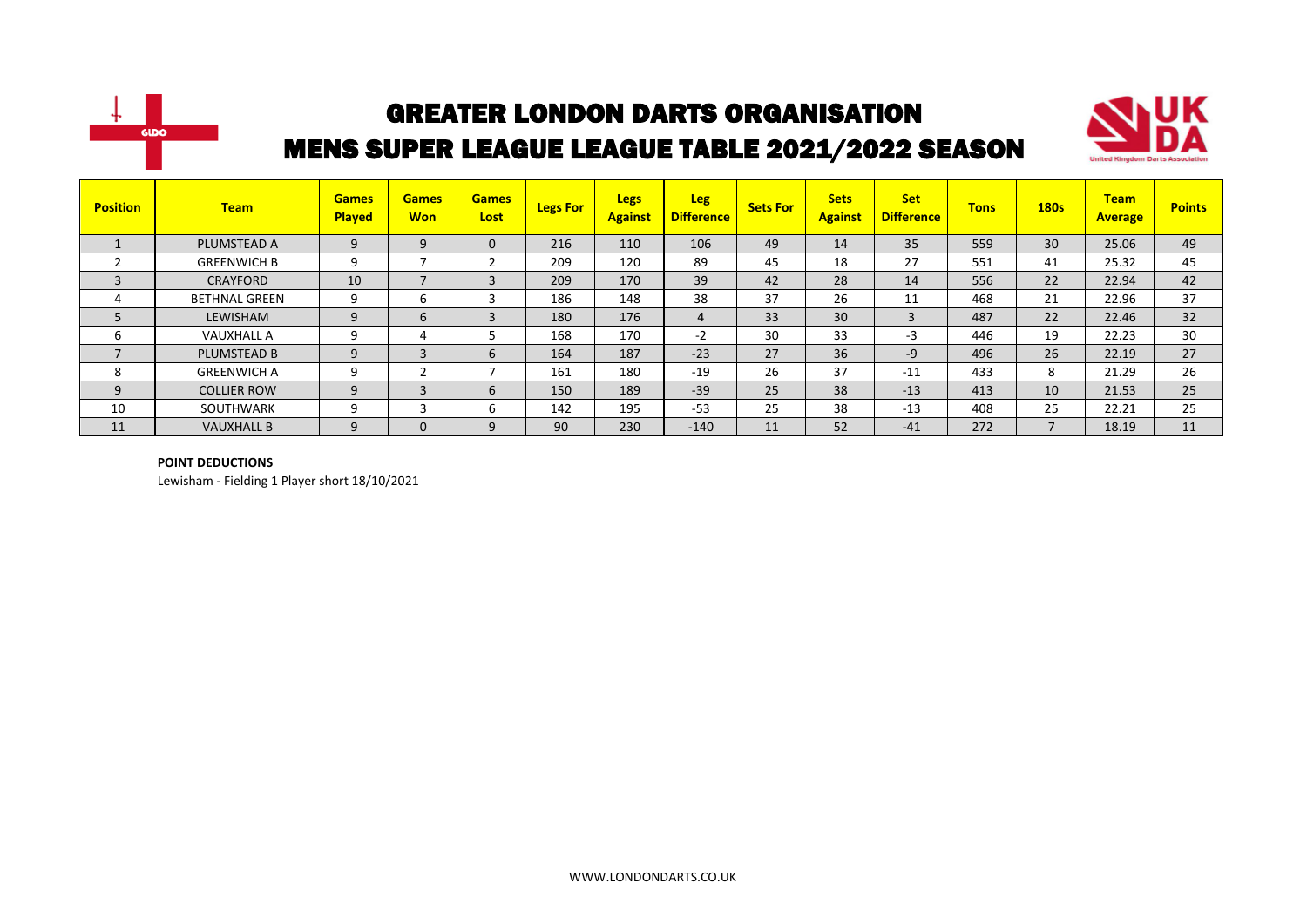

#### GREATER LONDON DARTS ORGANISATION MENS SUPER LEAGUE 2021/2022 SEASON RESULTS WEEK 10



| HCO<br>Player<br><b>Tons</b><br>180s<br><b>HCO</b><br>Player<br><b>Tons</b><br>180s<br><b>Home Sets</b><br><b>Away Sets</b><br>Average<br>Average<br>Home Legs<br><b>Away Legs</b><br>John Walters<br>23.22<br>9<br>Luke Nelson<br>22.01<br>0<br>4<br>4<br>1<br>1<br><b>Darren Peetoom</b><br>32.32<br>9<br>$\overline{2}$<br><b>Steve Parratt</b><br>23.67<br>$\overline{4}$<br>4<br>$\mathbf 0$<br>0<br>1<br>29.04<br>20.88<br>$\overline{3}$<br>$\mathbf 0$<br>Dan Day<br>8<br>Rob Edwards<br>4<br>$\mathbf{1}$<br>0<br>$\overline{7}$<br>$\mathbf{1}$<br>$\overline{7}$<br>$\overline{2}$<br>4<br>Nicky Turner<br>22.47<br>Paul Rafferty<br>22.91<br>$\Omega$<br>1<br>6<br><b>Cameron Crabtree</b><br>8<br>127<br>Mark Landers<br>24.39<br>26.29<br>$\mathbf{1}$<br>4<br>$\Omega$<br>1<br>9<br>110<br>$\overline{2}$<br><b>Bradley Halls</b><br>28.63<br><b>Tony Lorincz</b><br>14.77<br>4<br>$\Omega$<br>$\mathbf{1}$<br>$\Omega$<br>Paul Amos<br>28.90<br>11<br>3<br>26.45<br>8<br>3<br>4<br>0<br>Henry Murphy<br>$\mathbf{1}$<br>1<br>59<br>6<br>36<br>$\overline{\mathbf{3}}$<br>23<br>10<br>$\overline{z}$<br><b>Team Total</b><br>27.00<br><b>Team Total</b><br>22.43<br>5<br>Res: Scott Artiss<br>Res:<br><b>GREENWICH A</b><br><b>SCORE</b><br><b>CRAYFORD</b><br>5<br>$\mathsf{v}$<br>$\overline{2}$<br>Player<br><b>Tons</b><br>180s<br>HCO<br>Player<br><b>Tons</b><br>180s<br><b>HCO</b><br>Average<br>Average<br>Home Legs<br>Away Legs<br><b>Home Sets</b><br><b>Away Sets</b><br><b>Wayne Brown</b><br>26.62<br>8<br>136<br>Chris Holt<br>23.17<br>7<br>$\overline{2}$<br>0<br>4<br>1<br>9<br>100<br>20.20<br>5<br>4<br>$\mathbf 1$<br>$\mathbf{1}$<br>0<br>Jason Gallagher<br>23.37<br>Gary Holt<br>Mark Gallagher<br>21.82<br>9<br><b>Andrew Culling</b><br>21.74<br>$\overline{7}$<br>3<br>4<br>$\Omega$<br>$\mathbf{1}$<br>13<br>20.22<br>6<br>3<br><b>Ryan Francis</b><br>21.08<br>John Badger<br>4<br>$\mathbf{1}$<br>O<br>13<br>100<br>24.31<br>8<br>$\overline{2}$<br>$\Omega$<br>Matt Wood<br>25.84<br>$\mathbf{1}$<br><b>Edgar Znutis</b><br>4<br>$\mathbf{1}$<br>$\overline{2}$<br>30.83<br>$\overline{9}$<br>141<br>18.29<br><b>Jamie Peetoom</b><br>$\mathbf 0$<br>4<br>$\mathbf 0$<br>1<br>Michael Owens<br>9<br>3<br>4<br>$\mathbf 0$<br>0<br><b>Ben Cheeseman</b><br>24.74<br>$\mathbf{1}$<br><b>Curtis Donnelly</b><br>19.54<br>$\mathbf{1}$<br>23.11<br>63<br>45<br>$\mathbf 0$<br>23<br><b>Team Total</b><br>$\overline{2}$<br><b>Team Total</b><br>22.86<br>16<br>5<br>$\overline{a}$<br>Res: Tony Webb<br>Res: Marc Lee, Mark Foster<br>$\overline{6}$<br><b>SCORE</b><br><b>VAUXHALL B</b><br><b>LEWISHAM</b><br>$\mathbf{1}$<br>$\mathsf{v}$<br>180s<br><b>HCO</b><br>180s<br>HCO<br>Player<br>Average<br><b>Tons</b><br>Player<br><b>Tons</b><br><b>Home Legs</b><br><b>Home Sets</b><br><b>Away Sets</b><br><b>Average</b><br><b>Away Legs</b><br>Geroge Elvy<br>18.11<br>$\overline{7}$<br>Raj Gujjalu<br>16.52<br>5<br>4<br>1<br>3<br>$\Omega$<br>20.64<br>6<br>Alex Fried<br>17.89<br>3<br>0<br><b>Jake Murphy</b><br>4<br>1<br>1<br><b>Steven Williams</b><br>20.45<br>5<br>10.35<br><b>Steve Ferguson</b><br>0<br>4<br>0<br>1<br>Sean Sullivan<br>15.00<br>$\mathbf{1}$<br><b>Matt Winzar</b><br>21.19<br>$\overline{4}$<br>$\mathbf{1}$<br>$\mathbf{1}$<br>4<br>$\Omega$<br>$\mathbf{1}$<br>$\overline{1}$<br>14.80<br>4<br><b>Gene Hill</b><br>18.54<br>$6\phantom{1}6$<br>4<br>$\Omega$<br><b>Henry Baptiste</b><br>1<br>1<br>Gregg DeRuyter<br>18.51<br>3<br><b>Spencer Ellis</b><br>22.65<br>8<br>$\mathbf{1}$<br>4<br>$\Omega$<br>$\mathbf{1}$<br>Paul Hart<br>15.67<br>3<br>Dave McClaren<br>5<br>106<br>4<br>$\Omega$<br>19.22<br>1<br>$\mathbf{1}$<br>24<br>25<br><b>Team Total</b><br>16.15<br>0<br><b>Team Total</b><br>19.49<br>36<br>$\overline{2}$<br>11<br>1<br>6<br>Res:<br>Res:<br><b>COLLIER ROW</b><br><b>PLUMSTEAD B</b><br>5<br><b>SCORE</b><br>$\overline{2}$<br>$\mathsf{v}$<br><b>Tons</b><br>нсо<br><b>Tons</b><br>180s<br><b>HCO</b><br>Player<br>Average<br>180s<br>Player<br>Average<br>Home Legs Away Legs<br><b>Home Sets</b><br><b>Away Sets</b><br>Robbie Smith<br>19.75<br>6<br><b>Andrew Kennedy</b><br>19.73<br>$\overline{7}$<br>$\mathbf{1}$<br>3<br>0<br>4<br>1<br>$\overline{2}$<br>Danny Faulkner<br>17.71<br>2<br>Malcolm Morgan<br>20.66<br>11<br>$\overline{2}$<br>4<br>$\mathbf 0$<br>$\mathbf{1}$<br>Luke Faulkner<br>18.19<br><b>Richard Hill</b><br>21.71<br>$\overline{7}$<br>4<br>$\mathbf 0$<br>1<br>1<br>1<br>6<br>Mark Ward<br>3<br>John Loeber<br>20.44<br>21.63<br>$\overline{7}$<br>4<br>$\mathbf{1}$<br>$\Omega$<br>14.51<br>Ronnie Rickner<br>23.30<br>$\boldsymbol{9}$<br>4<br>$\Omega$<br>Shaun Lovett<br>0<br>1<br>19.31<br>$\overline{4}$<br><b>Richard Elms</b><br>9<br>4<br>Ernest Hodgson<br>22.90<br>$\mathbf{1}$<br>1<br>$\Omega$<br>1<br>Liam Hill<br>26.72<br>10<br>$\mathbf 1$<br><b>Ricky Broughton</b><br>22.85<br>4<br>4<br>0<br>$\mathbf{1}$<br>0<br>54<br>$\overline{23}$<br>19.52<br>29<br>$\mathbf 1$<br><b>Team Total</b><br>21.83<br>$\overline{4}$<br>15<br>$\overline{a}$<br><b>Team Total</b><br>5<br>Res:<br>Res: Joe Russell<br><b>SOUTHWARK</b><br>$\overline{2}$<br><b>SCORE</b><br><b>BETHNAL GREEN</b><br>$\overline{\mathbf{5}}$<br>$\mathsf{v}$<br>нсо<br>180s<br>HCO<br>180s<br><b>Tons</b><br>Player<br><b>Tons</b><br>Player<br>Average<br><b>Home Sets</b><br><b>Away Sets</b><br><b>Average</b><br>Home Legs<br><b>Away Legs</b><br>$\overline{7}$<br><b>Richard Ryan</b><br>8<br>23.48<br>0<br>25.69<br><b>Steve Beasley</b><br>$\Omega$<br>4<br>8<br>$\mathbf 0$<br>0<br><b>Aaron Beeney</b><br>26.03<br>$\mathbf{1}$<br>112<br>Paul Butler<br>15.57<br>1<br>4<br>$\mathbf{1}$<br>16<br>$\overline{2}$<br>$\pmb{0}$<br>Consilio Misfud<br>10<br><b>Ben West</b><br>26.66<br>${\bf 1}$<br>4<br>24.17<br>1<br>$\mathbf 0$<br>25.69<br>10<br>152<br>$\overline{4}$<br>$\mathbf{1}$<br><b>Matt Finch</b><br>Sam Packer<br>23.14<br>4<br>$\mathbf{1}$<br>0<br>107<br>Danny Brown<br>22.78<br>10<br><b>Ricky Martin</b><br>22.86<br>$6\phantom{1}6$<br>$\overline{2}$<br>4<br>$\Omega$<br>$\mathbf{1}$<br>John Hind<br>23.58<br>6<br>David Peyre<br>19.10<br>3<br>4<br>$\mathbf 0$<br>0<br>1<br>$\overline{7}$<br>5<br>$\mathbf 0$<br><b>Tony Hamit</b><br>24.14<br>$\mathbf{1}$<br>David Farmer<br>21.14<br>4<br>1<br>0 | <b>GREENWICH B</b> |    |                | 5 | $\mathsf{v}$ | <b>VAUXHALL A</b> | <b>SCORE</b> |    |                |  |    |   |   |                         |
|---------------------------------------------------------------------------------------------------------------------------------------------------------------------------------------------------------------------------------------------------------------------------------------------------------------------------------------------------------------------------------------------------------------------------------------------------------------------------------------------------------------------------------------------------------------------------------------------------------------------------------------------------------------------------------------------------------------------------------------------------------------------------------------------------------------------------------------------------------------------------------------------------------------------------------------------------------------------------------------------------------------------------------------------------------------------------------------------------------------------------------------------------------------------------------------------------------------------------------------------------------------------------------------------------------------------------------------------------------------------------------------------------------------------------------------------------------------------------------------------------------------------------------------------------------------------------------------------------------------------------------------------------------------------------------------------------------------------------------------------------------------------------------------------------------------------------------------------------------------------------------------------------------------------------------------------------------------------------------------------------------------------------------------------------------------------------------------------------------------------------------------------------------------------------------------------------------------------------------------------------------------------------------------------------------------------------------------------------------------------------------------------------------------------------------------------------------------------------------------------------------------------------------------------------------------------------------------------------------------------------------------------------------------------------------------------------------------------------------------------------------------------------------------------------------------------------------------------------------------------------------------------------------------------------------------------------------------------------------------------------------------------------------------------------------------------------------------------------------------------------------------------------------------------------------------------------------------------------------------------------------------------------------------------------------------------------------------------------------------------------------------------------------------------------------------------------------------------------------------------------------------------------------------------------------------------------------------------------------------------------------------------------------------------------------------------------------------------------------------------------------------------------------------------------------------------------------------------------------------------------------------------------------------------------------------------------------------------------------------------------------------------------------------------------------------------------------------------------------------------------------------------------------------------------------------------------------------------------------------------------------------------------------------------------------------------------------------------------------------------------------------------------------------------------------------------------------------------------------------------------------------------------------------------------------------------------------------------------------------------------------------------------------------------------------------------------------------------------------------------------------------------------------------------------------------------------------------------------------------------------------------------------------------------------------------------------------------------------------------------------------------------------------------------------------------------------------------------------------------------------------------------------------------------------------------------------------------------------------------------------------------------------------------------------------------------------------------------------------------------------------------------------------------------------------------------------------------------------------------------------------------------------------------------------------------------------------------------------------------------------------------------------------------------------------------------------------------------------------------------------------------------------------------------------------------------------------------------------------------------------------------------------------------------------------------------------------------------------------------------------------------------------------------------------------------------------------------------------------------------------------------------------------------------------------------------------------------------------------------------------------------------------------------------------------------------------------------------------------------------|--------------------|----|----------------|---|--------------|-------------------|--------------|----|----------------|--|----|---|---|-------------------------|
|                                                                                                                                                                                                                                                                                                                                                                                                                                                                                                                                                                                                                                                                                                                                                                                                                                                                                                                                                                                                                                                                                                                                                                                                                                                                                                                                                                                                                                                                                                                                                                                                                                                                                                                                                                                                                                                                                                                                                                                                                                                                                                                                                                                                                                                                                                                                                                                                                                                                                                                                                                                                                                                                                                                                                                                                                                                                                                                                                                                                                                                                                                                                                                                                                                                                                                                                                                                                                                                                                                                                                                                                                                                                                                                                                                                                                                                                                                                                                                                                                                                                                                                                                                                                                                                                                                                                                                                                                                                                                                                                                                                                                                                                                                                                                                                                                                                                                                                                                                                                                                                                                                                                                                                                                                                                                                                                                                                                                                                                                                                                                                                                                                                                                                                                                                                                                                                                                                                                                                                                                                                                                                                                                                                                                                                                                                                                                                     |                    |    |                |   |              |                   |              |    |                |  |    |   |   |                         |
|                                                                                                                                                                                                                                                                                                                                                                                                                                                                                                                                                                                                                                                                                                                                                                                                                                                                                                                                                                                                                                                                                                                                                                                                                                                                                                                                                                                                                                                                                                                                                                                                                                                                                                                                                                                                                                                                                                                                                                                                                                                                                                                                                                                                                                                                                                                                                                                                                                                                                                                                                                                                                                                                                                                                                                                                                                                                                                                                                                                                                                                                                                                                                                                                                                                                                                                                                                                                                                                                                                                                                                                                                                                                                                                                                                                                                                                                                                                                                                                                                                                                                                                                                                                                                                                                                                                                                                                                                                                                                                                                                                                                                                                                                                                                                                                                                                                                                                                                                                                                                                                                                                                                                                                                                                                                                                                                                                                                                                                                                                                                                                                                                                                                                                                                                                                                                                                                                                                                                                                                                                                                                                                                                                                                                                                                                                                                                                     |                    |    |                |   |              |                   |              |    |                |  |    |   |   |                         |
|                                                                                                                                                                                                                                                                                                                                                                                                                                                                                                                                                                                                                                                                                                                                                                                                                                                                                                                                                                                                                                                                                                                                                                                                                                                                                                                                                                                                                                                                                                                                                                                                                                                                                                                                                                                                                                                                                                                                                                                                                                                                                                                                                                                                                                                                                                                                                                                                                                                                                                                                                                                                                                                                                                                                                                                                                                                                                                                                                                                                                                                                                                                                                                                                                                                                                                                                                                                                                                                                                                                                                                                                                                                                                                                                                                                                                                                                                                                                                                                                                                                                                                                                                                                                                                                                                                                                                                                                                                                                                                                                                                                                                                                                                                                                                                                                                                                                                                                                                                                                                                                                                                                                                                                                                                                                                                                                                                                                                                                                                                                                                                                                                                                                                                                                                                                                                                                                                                                                                                                                                                                                                                                                                                                                                                                                                                                                                                     |                    |    |                |   |              |                   |              |    |                |  |    |   |   |                         |
|                                                                                                                                                                                                                                                                                                                                                                                                                                                                                                                                                                                                                                                                                                                                                                                                                                                                                                                                                                                                                                                                                                                                                                                                                                                                                                                                                                                                                                                                                                                                                                                                                                                                                                                                                                                                                                                                                                                                                                                                                                                                                                                                                                                                                                                                                                                                                                                                                                                                                                                                                                                                                                                                                                                                                                                                                                                                                                                                                                                                                                                                                                                                                                                                                                                                                                                                                                                                                                                                                                                                                                                                                                                                                                                                                                                                                                                                                                                                                                                                                                                                                                                                                                                                                                                                                                                                                                                                                                                                                                                                                                                                                                                                                                                                                                                                                                                                                                                                                                                                                                                                                                                                                                                                                                                                                                                                                                                                                                                                                                                                                                                                                                                                                                                                                                                                                                                                                                                                                                                                                                                                                                                                                                                                                                                                                                                                                                     |                    |    |                |   |              |                   |              |    |                |  |    |   |   |                         |
|                                                                                                                                                                                                                                                                                                                                                                                                                                                                                                                                                                                                                                                                                                                                                                                                                                                                                                                                                                                                                                                                                                                                                                                                                                                                                                                                                                                                                                                                                                                                                                                                                                                                                                                                                                                                                                                                                                                                                                                                                                                                                                                                                                                                                                                                                                                                                                                                                                                                                                                                                                                                                                                                                                                                                                                                                                                                                                                                                                                                                                                                                                                                                                                                                                                                                                                                                                                                                                                                                                                                                                                                                                                                                                                                                                                                                                                                                                                                                                                                                                                                                                                                                                                                                                                                                                                                                                                                                                                                                                                                                                                                                                                                                                                                                                                                                                                                                                                                                                                                                                                                                                                                                                                                                                                                                                                                                                                                                                                                                                                                                                                                                                                                                                                                                                                                                                                                                                                                                                                                                                                                                                                                                                                                                                                                                                                                                                     |                    |    |                |   |              |                   |              |    |                |  |    |   |   |                         |
|                                                                                                                                                                                                                                                                                                                                                                                                                                                                                                                                                                                                                                                                                                                                                                                                                                                                                                                                                                                                                                                                                                                                                                                                                                                                                                                                                                                                                                                                                                                                                                                                                                                                                                                                                                                                                                                                                                                                                                                                                                                                                                                                                                                                                                                                                                                                                                                                                                                                                                                                                                                                                                                                                                                                                                                                                                                                                                                                                                                                                                                                                                                                                                                                                                                                                                                                                                                                                                                                                                                                                                                                                                                                                                                                                                                                                                                                                                                                                                                                                                                                                                                                                                                                                                                                                                                                                                                                                                                                                                                                                                                                                                                                                                                                                                                                                                                                                                                                                                                                                                                                                                                                                                                                                                                                                                                                                                                                                                                                                                                                                                                                                                                                                                                                                                                                                                                                                                                                                                                                                                                                                                                                                                                                                                                                                                                                                                     |                    |    |                |   |              |                   |              |    |                |  |    |   |   |                         |
|                                                                                                                                                                                                                                                                                                                                                                                                                                                                                                                                                                                                                                                                                                                                                                                                                                                                                                                                                                                                                                                                                                                                                                                                                                                                                                                                                                                                                                                                                                                                                                                                                                                                                                                                                                                                                                                                                                                                                                                                                                                                                                                                                                                                                                                                                                                                                                                                                                                                                                                                                                                                                                                                                                                                                                                                                                                                                                                                                                                                                                                                                                                                                                                                                                                                                                                                                                                                                                                                                                                                                                                                                                                                                                                                                                                                                                                                                                                                                                                                                                                                                                                                                                                                                                                                                                                                                                                                                                                                                                                                                                                                                                                                                                                                                                                                                                                                                                                                                                                                                                                                                                                                                                                                                                                                                                                                                                                                                                                                                                                                                                                                                                                                                                                                                                                                                                                                                                                                                                                                                                                                                                                                                                                                                                                                                                                                                                     |                    |    |                |   |              |                   |              |    |                |  |    |   |   |                         |
|                                                                                                                                                                                                                                                                                                                                                                                                                                                                                                                                                                                                                                                                                                                                                                                                                                                                                                                                                                                                                                                                                                                                                                                                                                                                                                                                                                                                                                                                                                                                                                                                                                                                                                                                                                                                                                                                                                                                                                                                                                                                                                                                                                                                                                                                                                                                                                                                                                                                                                                                                                                                                                                                                                                                                                                                                                                                                                                                                                                                                                                                                                                                                                                                                                                                                                                                                                                                                                                                                                                                                                                                                                                                                                                                                                                                                                                                                                                                                                                                                                                                                                                                                                                                                                                                                                                                                                                                                                                                                                                                                                                                                                                                                                                                                                                                                                                                                                                                                                                                                                                                                                                                                                                                                                                                                                                                                                                                                                                                                                                                                                                                                                                                                                                                                                                                                                                                                                                                                                                                                                                                                                                                                                                                                                                                                                                                                                     |                    |    |                |   |              |                   |              |    |                |  |    |   |   |                         |
|                                                                                                                                                                                                                                                                                                                                                                                                                                                                                                                                                                                                                                                                                                                                                                                                                                                                                                                                                                                                                                                                                                                                                                                                                                                                                                                                                                                                                                                                                                                                                                                                                                                                                                                                                                                                                                                                                                                                                                                                                                                                                                                                                                                                                                                                                                                                                                                                                                                                                                                                                                                                                                                                                                                                                                                                                                                                                                                                                                                                                                                                                                                                                                                                                                                                                                                                                                                                                                                                                                                                                                                                                                                                                                                                                                                                                                                                                                                                                                                                                                                                                                                                                                                                                                                                                                                                                                                                                                                                                                                                                                                                                                                                                                                                                                                                                                                                                                                                                                                                                                                                                                                                                                                                                                                                                                                                                                                                                                                                                                                                                                                                                                                                                                                                                                                                                                                                                                                                                                                                                                                                                                                                                                                                                                                                                                                                                                     |                    |    |                |   |              |                   |              |    |                |  |    |   |   |                         |
|                                                                                                                                                                                                                                                                                                                                                                                                                                                                                                                                                                                                                                                                                                                                                                                                                                                                                                                                                                                                                                                                                                                                                                                                                                                                                                                                                                                                                                                                                                                                                                                                                                                                                                                                                                                                                                                                                                                                                                                                                                                                                                                                                                                                                                                                                                                                                                                                                                                                                                                                                                                                                                                                                                                                                                                                                                                                                                                                                                                                                                                                                                                                                                                                                                                                                                                                                                                                                                                                                                                                                                                                                                                                                                                                                                                                                                                                                                                                                                                                                                                                                                                                                                                                                                                                                                                                                                                                                                                                                                                                                                                                                                                                                                                                                                                                                                                                                                                                                                                                                                                                                                                                                                                                                                                                                                                                                                                                                                                                                                                                                                                                                                                                                                                                                                                                                                                                                                                                                                                                                                                                                                                                                                                                                                                                                                                                                                     |                    |    |                |   |              |                   |              |    |                |  |    |   |   |                         |
|                                                                                                                                                                                                                                                                                                                                                                                                                                                                                                                                                                                                                                                                                                                                                                                                                                                                                                                                                                                                                                                                                                                                                                                                                                                                                                                                                                                                                                                                                                                                                                                                                                                                                                                                                                                                                                                                                                                                                                                                                                                                                                                                                                                                                                                                                                                                                                                                                                                                                                                                                                                                                                                                                                                                                                                                                                                                                                                                                                                                                                                                                                                                                                                                                                                                                                                                                                                                                                                                                                                                                                                                                                                                                                                                                                                                                                                                                                                                                                                                                                                                                                                                                                                                                                                                                                                                                                                                                                                                                                                                                                                                                                                                                                                                                                                                                                                                                                                                                                                                                                                                                                                                                                                                                                                                                                                                                                                                                                                                                                                                                                                                                                                                                                                                                                                                                                                                                                                                                                                                                                                                                                                                                                                                                                                                                                                                                                     |                    |    |                |   |              |                   |              |    |                |  |    |   |   |                         |
|                                                                                                                                                                                                                                                                                                                                                                                                                                                                                                                                                                                                                                                                                                                                                                                                                                                                                                                                                                                                                                                                                                                                                                                                                                                                                                                                                                                                                                                                                                                                                                                                                                                                                                                                                                                                                                                                                                                                                                                                                                                                                                                                                                                                                                                                                                                                                                                                                                                                                                                                                                                                                                                                                                                                                                                                                                                                                                                                                                                                                                                                                                                                                                                                                                                                                                                                                                                                                                                                                                                                                                                                                                                                                                                                                                                                                                                                                                                                                                                                                                                                                                                                                                                                                                                                                                                                                                                                                                                                                                                                                                                                                                                                                                                                                                                                                                                                                                                                                                                                                                                                                                                                                                                                                                                                                                                                                                                                                                                                                                                                                                                                                                                                                                                                                                                                                                                                                                                                                                                                                                                                                                                                                                                                                                                                                                                                                                     |                    |    |                |   |              |                   |              |    |                |  |    |   |   |                         |
|                                                                                                                                                                                                                                                                                                                                                                                                                                                                                                                                                                                                                                                                                                                                                                                                                                                                                                                                                                                                                                                                                                                                                                                                                                                                                                                                                                                                                                                                                                                                                                                                                                                                                                                                                                                                                                                                                                                                                                                                                                                                                                                                                                                                                                                                                                                                                                                                                                                                                                                                                                                                                                                                                                                                                                                                                                                                                                                                                                                                                                                                                                                                                                                                                                                                                                                                                                                                                                                                                                                                                                                                                                                                                                                                                                                                                                                                                                                                                                                                                                                                                                                                                                                                                                                                                                                                                                                                                                                                                                                                                                                                                                                                                                                                                                                                                                                                                                                                                                                                                                                                                                                                                                                                                                                                                                                                                                                                                                                                                                                                                                                                                                                                                                                                                                                                                                                                                                                                                                                                                                                                                                                                                                                                                                                                                                                                                                     |                    |    |                |   |              |                   |              |    |                |  |    |   |   |                         |
|                                                                                                                                                                                                                                                                                                                                                                                                                                                                                                                                                                                                                                                                                                                                                                                                                                                                                                                                                                                                                                                                                                                                                                                                                                                                                                                                                                                                                                                                                                                                                                                                                                                                                                                                                                                                                                                                                                                                                                                                                                                                                                                                                                                                                                                                                                                                                                                                                                                                                                                                                                                                                                                                                                                                                                                                                                                                                                                                                                                                                                                                                                                                                                                                                                                                                                                                                                                                                                                                                                                                                                                                                                                                                                                                                                                                                                                                                                                                                                                                                                                                                                                                                                                                                                                                                                                                                                                                                                                                                                                                                                                                                                                                                                                                                                                                                                                                                                                                                                                                                                                                                                                                                                                                                                                                                                                                                                                                                                                                                                                                                                                                                                                                                                                                                                                                                                                                                                                                                                                                                                                                                                                                                                                                                                                                                                                                                                     |                    |    |                |   |              |                   |              |    |                |  |    |   |   |                         |
|                                                                                                                                                                                                                                                                                                                                                                                                                                                                                                                                                                                                                                                                                                                                                                                                                                                                                                                                                                                                                                                                                                                                                                                                                                                                                                                                                                                                                                                                                                                                                                                                                                                                                                                                                                                                                                                                                                                                                                                                                                                                                                                                                                                                                                                                                                                                                                                                                                                                                                                                                                                                                                                                                                                                                                                                                                                                                                                                                                                                                                                                                                                                                                                                                                                                                                                                                                                                                                                                                                                                                                                                                                                                                                                                                                                                                                                                                                                                                                                                                                                                                                                                                                                                                                                                                                                                                                                                                                                                                                                                                                                                                                                                                                                                                                                                                                                                                                                                                                                                                                                                                                                                                                                                                                                                                                                                                                                                                                                                                                                                                                                                                                                                                                                                                                                                                                                                                                                                                                                                                                                                                                                                                                                                                                                                                                                                                                     |                    |    |                |   |              |                   |              |    |                |  |    |   |   |                         |
|                                                                                                                                                                                                                                                                                                                                                                                                                                                                                                                                                                                                                                                                                                                                                                                                                                                                                                                                                                                                                                                                                                                                                                                                                                                                                                                                                                                                                                                                                                                                                                                                                                                                                                                                                                                                                                                                                                                                                                                                                                                                                                                                                                                                                                                                                                                                                                                                                                                                                                                                                                                                                                                                                                                                                                                                                                                                                                                                                                                                                                                                                                                                                                                                                                                                                                                                                                                                                                                                                                                                                                                                                                                                                                                                                                                                                                                                                                                                                                                                                                                                                                                                                                                                                                                                                                                                                                                                                                                                                                                                                                                                                                                                                                                                                                                                                                                                                                                                                                                                                                                                                                                                                                                                                                                                                                                                                                                                                                                                                                                                                                                                                                                                                                                                                                                                                                                                                                                                                                                                                                                                                                                                                                                                                                                                                                                                                                     |                    |    |                |   |              |                   |              |    |                |  |    |   |   |                         |
|                                                                                                                                                                                                                                                                                                                                                                                                                                                                                                                                                                                                                                                                                                                                                                                                                                                                                                                                                                                                                                                                                                                                                                                                                                                                                                                                                                                                                                                                                                                                                                                                                                                                                                                                                                                                                                                                                                                                                                                                                                                                                                                                                                                                                                                                                                                                                                                                                                                                                                                                                                                                                                                                                                                                                                                                                                                                                                                                                                                                                                                                                                                                                                                                                                                                                                                                                                                                                                                                                                                                                                                                                                                                                                                                                                                                                                                                                                                                                                                                                                                                                                                                                                                                                                                                                                                                                                                                                                                                                                                                                                                                                                                                                                                                                                                                                                                                                                                                                                                                                                                                                                                                                                                                                                                                                                                                                                                                                                                                                                                                                                                                                                                                                                                                                                                                                                                                                                                                                                                                                                                                                                                                                                                                                                                                                                                                                                     |                    |    |                |   |              |                   |              |    |                |  |    |   |   |                         |
|                                                                                                                                                                                                                                                                                                                                                                                                                                                                                                                                                                                                                                                                                                                                                                                                                                                                                                                                                                                                                                                                                                                                                                                                                                                                                                                                                                                                                                                                                                                                                                                                                                                                                                                                                                                                                                                                                                                                                                                                                                                                                                                                                                                                                                                                                                                                                                                                                                                                                                                                                                                                                                                                                                                                                                                                                                                                                                                                                                                                                                                                                                                                                                                                                                                                                                                                                                                                                                                                                                                                                                                                                                                                                                                                                                                                                                                                                                                                                                                                                                                                                                                                                                                                                                                                                                                                                                                                                                                                                                                                                                                                                                                                                                                                                                                                                                                                                                                                                                                                                                                                                                                                                                                                                                                                                                                                                                                                                                                                                                                                                                                                                                                                                                                                                                                                                                                                                                                                                                                                                                                                                                                                                                                                                                                                                                                                                                     |                    |    |                |   |              |                   |              |    |                |  |    |   |   |                         |
|                                                                                                                                                                                                                                                                                                                                                                                                                                                                                                                                                                                                                                                                                                                                                                                                                                                                                                                                                                                                                                                                                                                                                                                                                                                                                                                                                                                                                                                                                                                                                                                                                                                                                                                                                                                                                                                                                                                                                                                                                                                                                                                                                                                                                                                                                                                                                                                                                                                                                                                                                                                                                                                                                                                                                                                                                                                                                                                                                                                                                                                                                                                                                                                                                                                                                                                                                                                                                                                                                                                                                                                                                                                                                                                                                                                                                                                                                                                                                                                                                                                                                                                                                                                                                                                                                                                                                                                                                                                                                                                                                                                                                                                                                                                                                                                                                                                                                                                                                                                                                                                                                                                                                                                                                                                                                                                                                                                                                                                                                                                                                                                                                                                                                                                                                                                                                                                                                                                                                                                                                                                                                                                                                                                                                                                                                                                                                                     |                    |    |                |   |              |                   |              |    |                |  |    |   |   |                         |
|                                                                                                                                                                                                                                                                                                                                                                                                                                                                                                                                                                                                                                                                                                                                                                                                                                                                                                                                                                                                                                                                                                                                                                                                                                                                                                                                                                                                                                                                                                                                                                                                                                                                                                                                                                                                                                                                                                                                                                                                                                                                                                                                                                                                                                                                                                                                                                                                                                                                                                                                                                                                                                                                                                                                                                                                                                                                                                                                                                                                                                                                                                                                                                                                                                                                                                                                                                                                                                                                                                                                                                                                                                                                                                                                                                                                                                                                                                                                                                                                                                                                                                                                                                                                                                                                                                                                                                                                                                                                                                                                                                                                                                                                                                                                                                                                                                                                                                                                                                                                                                                                                                                                                                                                                                                                                                                                                                                                                                                                                                                                                                                                                                                                                                                                                                                                                                                                                                                                                                                                                                                                                                                                                                                                                                                                                                                                                                     |                    |    |                |   |              |                   |              |    |                |  |    |   |   |                         |
|                                                                                                                                                                                                                                                                                                                                                                                                                                                                                                                                                                                                                                                                                                                                                                                                                                                                                                                                                                                                                                                                                                                                                                                                                                                                                                                                                                                                                                                                                                                                                                                                                                                                                                                                                                                                                                                                                                                                                                                                                                                                                                                                                                                                                                                                                                                                                                                                                                                                                                                                                                                                                                                                                                                                                                                                                                                                                                                                                                                                                                                                                                                                                                                                                                                                                                                                                                                                                                                                                                                                                                                                                                                                                                                                                                                                                                                                                                                                                                                                                                                                                                                                                                                                                                                                                                                                                                                                                                                                                                                                                                                                                                                                                                                                                                                                                                                                                                                                                                                                                                                                                                                                                                                                                                                                                                                                                                                                                                                                                                                                                                                                                                                                                                                                                                                                                                                                                                                                                                                                                                                                                                                                                                                                                                                                                                                                                                     |                    |    |                |   |              |                   |              |    |                |  |    |   |   |                         |
|                                                                                                                                                                                                                                                                                                                                                                                                                                                                                                                                                                                                                                                                                                                                                                                                                                                                                                                                                                                                                                                                                                                                                                                                                                                                                                                                                                                                                                                                                                                                                                                                                                                                                                                                                                                                                                                                                                                                                                                                                                                                                                                                                                                                                                                                                                                                                                                                                                                                                                                                                                                                                                                                                                                                                                                                                                                                                                                                                                                                                                                                                                                                                                                                                                                                                                                                                                                                                                                                                                                                                                                                                                                                                                                                                                                                                                                                                                                                                                                                                                                                                                                                                                                                                                                                                                                                                                                                                                                                                                                                                                                                                                                                                                                                                                                                                                                                                                                                                                                                                                                                                                                                                                                                                                                                                                                                                                                                                                                                                                                                                                                                                                                                                                                                                                                                                                                                                                                                                                                                                                                                                                                                                                                                                                                                                                                                                                     |                    |    |                |   |              |                   |              |    |                |  |    |   |   |                         |
|                                                                                                                                                                                                                                                                                                                                                                                                                                                                                                                                                                                                                                                                                                                                                                                                                                                                                                                                                                                                                                                                                                                                                                                                                                                                                                                                                                                                                                                                                                                                                                                                                                                                                                                                                                                                                                                                                                                                                                                                                                                                                                                                                                                                                                                                                                                                                                                                                                                                                                                                                                                                                                                                                                                                                                                                                                                                                                                                                                                                                                                                                                                                                                                                                                                                                                                                                                                                                                                                                                                                                                                                                                                                                                                                                                                                                                                                                                                                                                                                                                                                                                                                                                                                                                                                                                                                                                                                                                                                                                                                                                                                                                                                                                                                                                                                                                                                                                                                                                                                                                                                                                                                                                                                                                                                                                                                                                                                                                                                                                                                                                                                                                                                                                                                                                                                                                                                                                                                                                                                                                                                                                                                                                                                                                                                                                                                                                     |                    |    |                |   |              |                   |              |    |                |  |    |   |   |                         |
|                                                                                                                                                                                                                                                                                                                                                                                                                                                                                                                                                                                                                                                                                                                                                                                                                                                                                                                                                                                                                                                                                                                                                                                                                                                                                                                                                                                                                                                                                                                                                                                                                                                                                                                                                                                                                                                                                                                                                                                                                                                                                                                                                                                                                                                                                                                                                                                                                                                                                                                                                                                                                                                                                                                                                                                                                                                                                                                                                                                                                                                                                                                                                                                                                                                                                                                                                                                                                                                                                                                                                                                                                                                                                                                                                                                                                                                                                                                                                                                                                                                                                                                                                                                                                                                                                                                                                                                                                                                                                                                                                                                                                                                                                                                                                                                                                                                                                                                                                                                                                                                                                                                                                                                                                                                                                                                                                                                                                                                                                                                                                                                                                                                                                                                                                                                                                                                                                                                                                                                                                                                                                                                                                                                                                                                                                                                                                                     |                    |    |                |   |              |                   |              |    |                |  |    |   |   |                         |
|                                                                                                                                                                                                                                                                                                                                                                                                                                                                                                                                                                                                                                                                                                                                                                                                                                                                                                                                                                                                                                                                                                                                                                                                                                                                                                                                                                                                                                                                                                                                                                                                                                                                                                                                                                                                                                                                                                                                                                                                                                                                                                                                                                                                                                                                                                                                                                                                                                                                                                                                                                                                                                                                                                                                                                                                                                                                                                                                                                                                                                                                                                                                                                                                                                                                                                                                                                                                                                                                                                                                                                                                                                                                                                                                                                                                                                                                                                                                                                                                                                                                                                                                                                                                                                                                                                                                                                                                                                                                                                                                                                                                                                                                                                                                                                                                                                                                                                                                                                                                                                                                                                                                                                                                                                                                                                                                                                                                                                                                                                                                                                                                                                                                                                                                                                                                                                                                                                                                                                                                                                                                                                                                                                                                                                                                                                                                                                     |                    |    |                |   |              |                   |              |    |                |  |    |   |   |                         |
|                                                                                                                                                                                                                                                                                                                                                                                                                                                                                                                                                                                                                                                                                                                                                                                                                                                                                                                                                                                                                                                                                                                                                                                                                                                                                                                                                                                                                                                                                                                                                                                                                                                                                                                                                                                                                                                                                                                                                                                                                                                                                                                                                                                                                                                                                                                                                                                                                                                                                                                                                                                                                                                                                                                                                                                                                                                                                                                                                                                                                                                                                                                                                                                                                                                                                                                                                                                                                                                                                                                                                                                                                                                                                                                                                                                                                                                                                                                                                                                                                                                                                                                                                                                                                                                                                                                                                                                                                                                                                                                                                                                                                                                                                                                                                                                                                                                                                                                                                                                                                                                                                                                                                                                                                                                                                                                                                                                                                                                                                                                                                                                                                                                                                                                                                                                                                                                                                                                                                                                                                                                                                                                                                                                                                                                                                                                                                                     |                    |    |                |   |              |                   |              |    |                |  |    |   |   |                         |
|                                                                                                                                                                                                                                                                                                                                                                                                                                                                                                                                                                                                                                                                                                                                                                                                                                                                                                                                                                                                                                                                                                                                                                                                                                                                                                                                                                                                                                                                                                                                                                                                                                                                                                                                                                                                                                                                                                                                                                                                                                                                                                                                                                                                                                                                                                                                                                                                                                                                                                                                                                                                                                                                                                                                                                                                                                                                                                                                                                                                                                                                                                                                                                                                                                                                                                                                                                                                                                                                                                                                                                                                                                                                                                                                                                                                                                                                                                                                                                                                                                                                                                                                                                                                                                                                                                                                                                                                                                                                                                                                                                                                                                                                                                                                                                                                                                                                                                                                                                                                                                                                                                                                                                                                                                                                                                                                                                                                                                                                                                                                                                                                                                                                                                                                                                                                                                                                                                                                                                                                                                                                                                                                                                                                                                                                                                                                                                     |                    |    |                |   |              |                   |              |    |                |  |    |   |   |                         |
|                                                                                                                                                                                                                                                                                                                                                                                                                                                                                                                                                                                                                                                                                                                                                                                                                                                                                                                                                                                                                                                                                                                                                                                                                                                                                                                                                                                                                                                                                                                                                                                                                                                                                                                                                                                                                                                                                                                                                                                                                                                                                                                                                                                                                                                                                                                                                                                                                                                                                                                                                                                                                                                                                                                                                                                                                                                                                                                                                                                                                                                                                                                                                                                                                                                                                                                                                                                                                                                                                                                                                                                                                                                                                                                                                                                                                                                                                                                                                                                                                                                                                                                                                                                                                                                                                                                                                                                                                                                                                                                                                                                                                                                                                                                                                                                                                                                                                                                                                                                                                                                                                                                                                                                                                                                                                                                                                                                                                                                                                                                                                                                                                                                                                                                                                                                                                                                                                                                                                                                                                                                                                                                                                                                                                                                                                                                                                                     |                    |    |                |   |              |                   |              |    |                |  |    |   |   |                         |
|                                                                                                                                                                                                                                                                                                                                                                                                                                                                                                                                                                                                                                                                                                                                                                                                                                                                                                                                                                                                                                                                                                                                                                                                                                                                                                                                                                                                                                                                                                                                                                                                                                                                                                                                                                                                                                                                                                                                                                                                                                                                                                                                                                                                                                                                                                                                                                                                                                                                                                                                                                                                                                                                                                                                                                                                                                                                                                                                                                                                                                                                                                                                                                                                                                                                                                                                                                                                                                                                                                                                                                                                                                                                                                                                                                                                                                                                                                                                                                                                                                                                                                                                                                                                                                                                                                                                                                                                                                                                                                                                                                                                                                                                                                                                                                                                                                                                                                                                                                                                                                                                                                                                                                                                                                                                                                                                                                                                                                                                                                                                                                                                                                                                                                                                                                                                                                                                                                                                                                                                                                                                                                                                                                                                                                                                                                                                                                     |                    |    |                |   |              |                   |              |    |                |  |    |   |   |                         |
|                                                                                                                                                                                                                                                                                                                                                                                                                                                                                                                                                                                                                                                                                                                                                                                                                                                                                                                                                                                                                                                                                                                                                                                                                                                                                                                                                                                                                                                                                                                                                                                                                                                                                                                                                                                                                                                                                                                                                                                                                                                                                                                                                                                                                                                                                                                                                                                                                                                                                                                                                                                                                                                                                                                                                                                                                                                                                                                                                                                                                                                                                                                                                                                                                                                                                                                                                                                                                                                                                                                                                                                                                                                                                                                                                                                                                                                                                                                                                                                                                                                                                                                                                                                                                                                                                                                                                                                                                                                                                                                                                                                                                                                                                                                                                                                                                                                                                                                                                                                                                                                                                                                                                                                                                                                                                                                                                                                                                                                                                                                                                                                                                                                                                                                                                                                                                                                                                                                                                                                                                                                                                                                                                                                                                                                                                                                                                                     |                    |    |                |   |              |                   |              |    |                |  |    |   |   |                         |
|                                                                                                                                                                                                                                                                                                                                                                                                                                                                                                                                                                                                                                                                                                                                                                                                                                                                                                                                                                                                                                                                                                                                                                                                                                                                                                                                                                                                                                                                                                                                                                                                                                                                                                                                                                                                                                                                                                                                                                                                                                                                                                                                                                                                                                                                                                                                                                                                                                                                                                                                                                                                                                                                                                                                                                                                                                                                                                                                                                                                                                                                                                                                                                                                                                                                                                                                                                                                                                                                                                                                                                                                                                                                                                                                                                                                                                                                                                                                                                                                                                                                                                                                                                                                                                                                                                                                                                                                                                                                                                                                                                                                                                                                                                                                                                                                                                                                                                                                                                                                                                                                                                                                                                                                                                                                                                                                                                                                                                                                                                                                                                                                                                                                                                                                                                                                                                                                                                                                                                                                                                                                                                                                                                                                                                                                                                                                                                     |                    |    |                |   |              |                   |              |    |                |  |    |   |   |                         |
|                                                                                                                                                                                                                                                                                                                                                                                                                                                                                                                                                                                                                                                                                                                                                                                                                                                                                                                                                                                                                                                                                                                                                                                                                                                                                                                                                                                                                                                                                                                                                                                                                                                                                                                                                                                                                                                                                                                                                                                                                                                                                                                                                                                                                                                                                                                                                                                                                                                                                                                                                                                                                                                                                                                                                                                                                                                                                                                                                                                                                                                                                                                                                                                                                                                                                                                                                                                                                                                                                                                                                                                                                                                                                                                                                                                                                                                                                                                                                                                                                                                                                                                                                                                                                                                                                                                                                                                                                                                                                                                                                                                                                                                                                                                                                                                                                                                                                                                                                                                                                                                                                                                                                                                                                                                                                                                                                                                                                                                                                                                                                                                                                                                                                                                                                                                                                                                                                                                                                                                                                                                                                                                                                                                                                                                                                                                                                                     |                    |    |                |   |              |                   |              |    |                |  |    |   |   |                         |
|                                                                                                                                                                                                                                                                                                                                                                                                                                                                                                                                                                                                                                                                                                                                                                                                                                                                                                                                                                                                                                                                                                                                                                                                                                                                                                                                                                                                                                                                                                                                                                                                                                                                                                                                                                                                                                                                                                                                                                                                                                                                                                                                                                                                                                                                                                                                                                                                                                                                                                                                                                                                                                                                                                                                                                                                                                                                                                                                                                                                                                                                                                                                                                                                                                                                                                                                                                                                                                                                                                                                                                                                                                                                                                                                                                                                                                                                                                                                                                                                                                                                                                                                                                                                                                                                                                                                                                                                                                                                                                                                                                                                                                                                                                                                                                                                                                                                                                                                                                                                                                                                                                                                                                                                                                                                                                                                                                                                                                                                                                                                                                                                                                                                                                                                                                                                                                                                                                                                                                                                                                                                                                                                                                                                                                                                                                                                                                     |                    |    |                |   |              |                   |              |    |                |  |    |   |   |                         |
|                                                                                                                                                                                                                                                                                                                                                                                                                                                                                                                                                                                                                                                                                                                                                                                                                                                                                                                                                                                                                                                                                                                                                                                                                                                                                                                                                                                                                                                                                                                                                                                                                                                                                                                                                                                                                                                                                                                                                                                                                                                                                                                                                                                                                                                                                                                                                                                                                                                                                                                                                                                                                                                                                                                                                                                                                                                                                                                                                                                                                                                                                                                                                                                                                                                                                                                                                                                                                                                                                                                                                                                                                                                                                                                                                                                                                                                                                                                                                                                                                                                                                                                                                                                                                                                                                                                                                                                                                                                                                                                                                                                                                                                                                                                                                                                                                                                                                                                                                                                                                                                                                                                                                                                                                                                                                                                                                                                                                                                                                                                                                                                                                                                                                                                                                                                                                                                                                                                                                                                                                                                                                                                                                                                                                                                                                                                                                                     |                    |    |                |   |              |                   |              |    |                |  |    |   |   |                         |
|                                                                                                                                                                                                                                                                                                                                                                                                                                                                                                                                                                                                                                                                                                                                                                                                                                                                                                                                                                                                                                                                                                                                                                                                                                                                                                                                                                                                                                                                                                                                                                                                                                                                                                                                                                                                                                                                                                                                                                                                                                                                                                                                                                                                                                                                                                                                                                                                                                                                                                                                                                                                                                                                                                                                                                                                                                                                                                                                                                                                                                                                                                                                                                                                                                                                                                                                                                                                                                                                                                                                                                                                                                                                                                                                                                                                                                                                                                                                                                                                                                                                                                                                                                                                                                                                                                                                                                                                                                                                                                                                                                                                                                                                                                                                                                                                                                                                                                                                                                                                                                                                                                                                                                                                                                                                                                                                                                                                                                                                                                                                                                                                                                                                                                                                                                                                                                                                                                                                                                                                                                                                                                                                                                                                                                                                                                                                                                     |                    |    |                |   |              |                   |              |    |                |  |    |   |   |                         |
|                                                                                                                                                                                                                                                                                                                                                                                                                                                                                                                                                                                                                                                                                                                                                                                                                                                                                                                                                                                                                                                                                                                                                                                                                                                                                                                                                                                                                                                                                                                                                                                                                                                                                                                                                                                                                                                                                                                                                                                                                                                                                                                                                                                                                                                                                                                                                                                                                                                                                                                                                                                                                                                                                                                                                                                                                                                                                                                                                                                                                                                                                                                                                                                                                                                                                                                                                                                                                                                                                                                                                                                                                                                                                                                                                                                                                                                                                                                                                                                                                                                                                                                                                                                                                                                                                                                                                                                                                                                                                                                                                                                                                                                                                                                                                                                                                                                                                                                                                                                                                                                                                                                                                                                                                                                                                                                                                                                                                                                                                                                                                                                                                                                                                                                                                                                                                                                                                                                                                                                                                                                                                                                                                                                                                                                                                                                                                                     |                    |    |                |   |              |                   |              |    |                |  |    |   |   |                         |
|                                                                                                                                                                                                                                                                                                                                                                                                                                                                                                                                                                                                                                                                                                                                                                                                                                                                                                                                                                                                                                                                                                                                                                                                                                                                                                                                                                                                                                                                                                                                                                                                                                                                                                                                                                                                                                                                                                                                                                                                                                                                                                                                                                                                                                                                                                                                                                                                                                                                                                                                                                                                                                                                                                                                                                                                                                                                                                                                                                                                                                                                                                                                                                                                                                                                                                                                                                                                                                                                                                                                                                                                                                                                                                                                                                                                                                                                                                                                                                                                                                                                                                                                                                                                                                                                                                                                                                                                                                                                                                                                                                                                                                                                                                                                                                                                                                                                                                                                                                                                                                                                                                                                                                                                                                                                                                                                                                                                                                                                                                                                                                                                                                                                                                                                                                                                                                                                                                                                                                                                                                                                                                                                                                                                                                                                                                                                                                     |                    |    |                |   |              |                   |              |    |                |  |    |   |   |                         |
|                                                                                                                                                                                                                                                                                                                                                                                                                                                                                                                                                                                                                                                                                                                                                                                                                                                                                                                                                                                                                                                                                                                                                                                                                                                                                                                                                                                                                                                                                                                                                                                                                                                                                                                                                                                                                                                                                                                                                                                                                                                                                                                                                                                                                                                                                                                                                                                                                                                                                                                                                                                                                                                                                                                                                                                                                                                                                                                                                                                                                                                                                                                                                                                                                                                                                                                                                                                                                                                                                                                                                                                                                                                                                                                                                                                                                                                                                                                                                                                                                                                                                                                                                                                                                                                                                                                                                                                                                                                                                                                                                                                                                                                                                                                                                                                                                                                                                                                                                                                                                                                                                                                                                                                                                                                                                                                                                                                                                                                                                                                                                                                                                                                                                                                                                                                                                                                                                                                                                                                                                                                                                                                                                                                                                                                                                                                                                                     |                    |    |                |   |              |                   |              |    |                |  |    |   |   |                         |
|                                                                                                                                                                                                                                                                                                                                                                                                                                                                                                                                                                                                                                                                                                                                                                                                                                                                                                                                                                                                                                                                                                                                                                                                                                                                                                                                                                                                                                                                                                                                                                                                                                                                                                                                                                                                                                                                                                                                                                                                                                                                                                                                                                                                                                                                                                                                                                                                                                                                                                                                                                                                                                                                                                                                                                                                                                                                                                                                                                                                                                                                                                                                                                                                                                                                                                                                                                                                                                                                                                                                                                                                                                                                                                                                                                                                                                                                                                                                                                                                                                                                                                                                                                                                                                                                                                                                                                                                                                                                                                                                                                                                                                                                                                                                                                                                                                                                                                                                                                                                                                                                                                                                                                                                                                                                                                                                                                                                                                                                                                                                                                                                                                                                                                                                                                                                                                                                                                                                                                                                                                                                                                                                                                                                                                                                                                                                                                     |                    |    |                |   |              |                   |              |    |                |  |    |   |   |                         |
|                                                                                                                                                                                                                                                                                                                                                                                                                                                                                                                                                                                                                                                                                                                                                                                                                                                                                                                                                                                                                                                                                                                                                                                                                                                                                                                                                                                                                                                                                                                                                                                                                                                                                                                                                                                                                                                                                                                                                                                                                                                                                                                                                                                                                                                                                                                                                                                                                                                                                                                                                                                                                                                                                                                                                                                                                                                                                                                                                                                                                                                                                                                                                                                                                                                                                                                                                                                                                                                                                                                                                                                                                                                                                                                                                                                                                                                                                                                                                                                                                                                                                                                                                                                                                                                                                                                                                                                                                                                                                                                                                                                                                                                                                                                                                                                                                                                                                                                                                                                                                                                                                                                                                                                                                                                                                                                                                                                                                                                                                                                                                                                                                                                                                                                                                                                                                                                                                                                                                                                                                                                                                                                                                                                                                                                                                                                                                                     |                    |    |                |   |              |                   |              |    |                |  |    |   |   |                         |
|                                                                                                                                                                                                                                                                                                                                                                                                                                                                                                                                                                                                                                                                                                                                                                                                                                                                                                                                                                                                                                                                                                                                                                                                                                                                                                                                                                                                                                                                                                                                                                                                                                                                                                                                                                                                                                                                                                                                                                                                                                                                                                                                                                                                                                                                                                                                                                                                                                                                                                                                                                                                                                                                                                                                                                                                                                                                                                                                                                                                                                                                                                                                                                                                                                                                                                                                                                                                                                                                                                                                                                                                                                                                                                                                                                                                                                                                                                                                                                                                                                                                                                                                                                                                                                                                                                                                                                                                                                                                                                                                                                                                                                                                                                                                                                                                                                                                                                                                                                                                                                                                                                                                                                                                                                                                                                                                                                                                                                                                                                                                                                                                                                                                                                                                                                                                                                                                                                                                                                                                                                                                                                                                                                                                                                                                                                                                                                     |                    |    |                |   |              |                   |              |    |                |  |    |   |   |                         |
|                                                                                                                                                                                                                                                                                                                                                                                                                                                                                                                                                                                                                                                                                                                                                                                                                                                                                                                                                                                                                                                                                                                                                                                                                                                                                                                                                                                                                                                                                                                                                                                                                                                                                                                                                                                                                                                                                                                                                                                                                                                                                                                                                                                                                                                                                                                                                                                                                                                                                                                                                                                                                                                                                                                                                                                                                                                                                                                                                                                                                                                                                                                                                                                                                                                                                                                                                                                                                                                                                                                                                                                                                                                                                                                                                                                                                                                                                                                                                                                                                                                                                                                                                                                                                                                                                                                                                                                                                                                                                                                                                                                                                                                                                                                                                                                                                                                                                                                                                                                                                                                                                                                                                                                                                                                                                                                                                                                                                                                                                                                                                                                                                                                                                                                                                                                                                                                                                                                                                                                                                                                                                                                                                                                                                                                                                                                                                                     |                    |    |                |   |              |                   |              |    |                |  |    |   |   |                         |
|                                                                                                                                                                                                                                                                                                                                                                                                                                                                                                                                                                                                                                                                                                                                                                                                                                                                                                                                                                                                                                                                                                                                                                                                                                                                                                                                                                                                                                                                                                                                                                                                                                                                                                                                                                                                                                                                                                                                                                                                                                                                                                                                                                                                                                                                                                                                                                                                                                                                                                                                                                                                                                                                                                                                                                                                                                                                                                                                                                                                                                                                                                                                                                                                                                                                                                                                                                                                                                                                                                                                                                                                                                                                                                                                                                                                                                                                                                                                                                                                                                                                                                                                                                                                                                                                                                                                                                                                                                                                                                                                                                                                                                                                                                                                                                                                                                                                                                                                                                                                                                                                                                                                                                                                                                                                                                                                                                                                                                                                                                                                                                                                                                                                                                                                                                                                                                                                                                                                                                                                                                                                                                                                                                                                                                                                                                                                                                     |                    |    |                |   |              |                   |              |    |                |  |    |   |   |                         |
|                                                                                                                                                                                                                                                                                                                                                                                                                                                                                                                                                                                                                                                                                                                                                                                                                                                                                                                                                                                                                                                                                                                                                                                                                                                                                                                                                                                                                                                                                                                                                                                                                                                                                                                                                                                                                                                                                                                                                                                                                                                                                                                                                                                                                                                                                                                                                                                                                                                                                                                                                                                                                                                                                                                                                                                                                                                                                                                                                                                                                                                                                                                                                                                                                                                                                                                                                                                                                                                                                                                                                                                                                                                                                                                                                                                                                                                                                                                                                                                                                                                                                                                                                                                                                                                                                                                                                                                                                                                                                                                                                                                                                                                                                                                                                                                                                                                                                                                                                                                                                                                                                                                                                                                                                                                                                                                                                                                                                                                                                                                                                                                                                                                                                                                                                                                                                                                                                                                                                                                                                                                                                                                                                                                                                                                                                                                                                                     |                    |    |                |   |              |                   |              |    |                |  |    |   |   |                         |
|                                                                                                                                                                                                                                                                                                                                                                                                                                                                                                                                                                                                                                                                                                                                                                                                                                                                                                                                                                                                                                                                                                                                                                                                                                                                                                                                                                                                                                                                                                                                                                                                                                                                                                                                                                                                                                                                                                                                                                                                                                                                                                                                                                                                                                                                                                                                                                                                                                                                                                                                                                                                                                                                                                                                                                                                                                                                                                                                                                                                                                                                                                                                                                                                                                                                                                                                                                                                                                                                                                                                                                                                                                                                                                                                                                                                                                                                                                                                                                                                                                                                                                                                                                                                                                                                                                                                                                                                                                                                                                                                                                                                                                                                                                                                                                                                                                                                                                                                                                                                                                                                                                                                                                                                                                                                                                                                                                                                                                                                                                                                                                                                                                                                                                                                                                                                                                                                                                                                                                                                                                                                                                                                                                                                                                                                                                                                                                     |                    |    |                |   |              |                   |              |    |                |  |    |   |   |                         |
|                                                                                                                                                                                                                                                                                                                                                                                                                                                                                                                                                                                                                                                                                                                                                                                                                                                                                                                                                                                                                                                                                                                                                                                                                                                                                                                                                                                                                                                                                                                                                                                                                                                                                                                                                                                                                                                                                                                                                                                                                                                                                                                                                                                                                                                                                                                                                                                                                                                                                                                                                                                                                                                                                                                                                                                                                                                                                                                                                                                                                                                                                                                                                                                                                                                                                                                                                                                                                                                                                                                                                                                                                                                                                                                                                                                                                                                                                                                                                                                                                                                                                                                                                                                                                                                                                                                                                                                                                                                                                                                                                                                                                                                                                                                                                                                                                                                                                                                                                                                                                                                                                                                                                                                                                                                                                                                                                                                                                                                                                                                                                                                                                                                                                                                                                                                                                                                                                                                                                                                                                                                                                                                                                                                                                                                                                                                                                                     |                    |    |                |   |              |                   |              |    |                |  |    |   |   |                         |
|                                                                                                                                                                                                                                                                                                                                                                                                                                                                                                                                                                                                                                                                                                                                                                                                                                                                                                                                                                                                                                                                                                                                                                                                                                                                                                                                                                                                                                                                                                                                                                                                                                                                                                                                                                                                                                                                                                                                                                                                                                                                                                                                                                                                                                                                                                                                                                                                                                                                                                                                                                                                                                                                                                                                                                                                                                                                                                                                                                                                                                                                                                                                                                                                                                                                                                                                                                                                                                                                                                                                                                                                                                                                                                                                                                                                                                                                                                                                                                                                                                                                                                                                                                                                                                                                                                                                                                                                                                                                                                                                                                                                                                                                                                                                                                                                                                                                                                                                                                                                                                                                                                                                                                                                                                                                                                                                                                                                                                                                                                                                                                                                                                                                                                                                                                                                                                                                                                                                                                                                                                                                                                                                                                                                                                                                                                                                                                     |                    |    |                |   |              |                   |              |    |                |  |    |   |   |                         |
|                                                                                                                                                                                                                                                                                                                                                                                                                                                                                                                                                                                                                                                                                                                                                                                                                                                                                                                                                                                                                                                                                                                                                                                                                                                                                                                                                                                                                                                                                                                                                                                                                                                                                                                                                                                                                                                                                                                                                                                                                                                                                                                                                                                                                                                                                                                                                                                                                                                                                                                                                                                                                                                                                                                                                                                                                                                                                                                                                                                                                                                                                                                                                                                                                                                                                                                                                                                                                                                                                                                                                                                                                                                                                                                                                                                                                                                                                                                                                                                                                                                                                                                                                                                                                                                                                                                                                                                                                                                                                                                                                                                                                                                                                                                                                                                                                                                                                                                                                                                                                                                                                                                                                                                                                                                                                                                                                                                                                                                                                                                                                                                                                                                                                                                                                                                                                                                                                                                                                                                                                                                                                                                                                                                                                                                                                                                                                                     |                    |    |                |   |              |                   |              |    |                |  |    |   |   |                         |
|                                                                                                                                                                                                                                                                                                                                                                                                                                                                                                                                                                                                                                                                                                                                                                                                                                                                                                                                                                                                                                                                                                                                                                                                                                                                                                                                                                                                                                                                                                                                                                                                                                                                                                                                                                                                                                                                                                                                                                                                                                                                                                                                                                                                                                                                                                                                                                                                                                                                                                                                                                                                                                                                                                                                                                                                                                                                                                                                                                                                                                                                                                                                                                                                                                                                                                                                                                                                                                                                                                                                                                                                                                                                                                                                                                                                                                                                                                                                                                                                                                                                                                                                                                                                                                                                                                                                                                                                                                                                                                                                                                                                                                                                                                                                                                                                                                                                                                                                                                                                                                                                                                                                                                                                                                                                                                                                                                                                                                                                                                                                                                                                                                                                                                                                                                                                                                                                                                                                                                                                                                                                                                                                                                                                                                                                                                                                                                     |                    |    |                |   |              |                   |              |    |                |  |    |   |   |                         |
|                                                                                                                                                                                                                                                                                                                                                                                                                                                                                                                                                                                                                                                                                                                                                                                                                                                                                                                                                                                                                                                                                                                                                                                                                                                                                                                                                                                                                                                                                                                                                                                                                                                                                                                                                                                                                                                                                                                                                                                                                                                                                                                                                                                                                                                                                                                                                                                                                                                                                                                                                                                                                                                                                                                                                                                                                                                                                                                                                                                                                                                                                                                                                                                                                                                                                                                                                                                                                                                                                                                                                                                                                                                                                                                                                                                                                                                                                                                                                                                                                                                                                                                                                                                                                                                                                                                                                                                                                                                                                                                                                                                                                                                                                                                                                                                                                                                                                                                                                                                                                                                                                                                                                                                                                                                                                                                                                                                                                                                                                                                                                                                                                                                                                                                                                                                                                                                                                                                                                                                                                                                                                                                                                                                                                                                                                                                                                                     |                    |    |                |   |              |                   |              |    |                |  |    |   |   |                         |
|                                                                                                                                                                                                                                                                                                                                                                                                                                                                                                                                                                                                                                                                                                                                                                                                                                                                                                                                                                                                                                                                                                                                                                                                                                                                                                                                                                                                                                                                                                                                                                                                                                                                                                                                                                                                                                                                                                                                                                                                                                                                                                                                                                                                                                                                                                                                                                                                                                                                                                                                                                                                                                                                                                                                                                                                                                                                                                                                                                                                                                                                                                                                                                                                                                                                                                                                                                                                                                                                                                                                                                                                                                                                                                                                                                                                                                                                                                                                                                                                                                                                                                                                                                                                                                                                                                                                                                                                                                                                                                                                                                                                                                                                                                                                                                                                                                                                                                                                                                                                                                                                                                                                                                                                                                                                                                                                                                                                                                                                                                                                                                                                                                                                                                                                                                                                                                                                                                                                                                                                                                                                                                                                                                                                                                                                                                                                                                     |                    |    |                |   |              |                   |              |    |                |  |    |   |   |                         |
|                                                                                                                                                                                                                                                                                                                                                                                                                                                                                                                                                                                                                                                                                                                                                                                                                                                                                                                                                                                                                                                                                                                                                                                                                                                                                                                                                                                                                                                                                                                                                                                                                                                                                                                                                                                                                                                                                                                                                                                                                                                                                                                                                                                                                                                                                                                                                                                                                                                                                                                                                                                                                                                                                                                                                                                                                                                                                                                                                                                                                                                                                                                                                                                                                                                                                                                                                                                                                                                                                                                                                                                                                                                                                                                                                                                                                                                                                                                                                                                                                                                                                                                                                                                                                                                                                                                                                                                                                                                                                                                                                                                                                                                                                                                                                                                                                                                                                                                                                                                                                                                                                                                                                                                                                                                                                                                                                                                                                                                                                                                                                                                                                                                                                                                                                                                                                                                                                                                                                                                                                                                                                                                                                                                                                                                                                                                                                                     |                    |    |                |   |              |                   |              |    |                |  |    |   |   |                         |
|                                                                                                                                                                                                                                                                                                                                                                                                                                                                                                                                                                                                                                                                                                                                                                                                                                                                                                                                                                                                                                                                                                                                                                                                                                                                                                                                                                                                                                                                                                                                                                                                                                                                                                                                                                                                                                                                                                                                                                                                                                                                                                                                                                                                                                                                                                                                                                                                                                                                                                                                                                                                                                                                                                                                                                                                                                                                                                                                                                                                                                                                                                                                                                                                                                                                                                                                                                                                                                                                                                                                                                                                                                                                                                                                                                                                                                                                                                                                                                                                                                                                                                                                                                                                                                                                                                                                                                                                                                                                                                                                                                                                                                                                                                                                                                                                                                                                                                                                                                                                                                                                                                                                                                                                                                                                                                                                                                                                                                                                                                                                                                                                                                                                                                                                                                                                                                                                                                                                                                                                                                                                                                                                                                                                                                                                                                                                                                     |                    |    |                |   |              |                   |              |    |                |  |    |   |   |                         |
|                                                                                                                                                                                                                                                                                                                                                                                                                                                                                                                                                                                                                                                                                                                                                                                                                                                                                                                                                                                                                                                                                                                                                                                                                                                                                                                                                                                                                                                                                                                                                                                                                                                                                                                                                                                                                                                                                                                                                                                                                                                                                                                                                                                                                                                                                                                                                                                                                                                                                                                                                                                                                                                                                                                                                                                                                                                                                                                                                                                                                                                                                                                                                                                                                                                                                                                                                                                                                                                                                                                                                                                                                                                                                                                                                                                                                                                                                                                                                                                                                                                                                                                                                                                                                                                                                                                                                                                                                                                                                                                                                                                                                                                                                                                                                                                                                                                                                                                                                                                                                                                                                                                                                                                                                                                                                                                                                                                                                                                                                                                                                                                                                                                                                                                                                                                                                                                                                                                                                                                                                                                                                                                                                                                                                                                                                                                                                                     |                    |    |                |   |              |                   |              |    |                |  |    |   |   |                         |
|                                                                                                                                                                                                                                                                                                                                                                                                                                                                                                                                                                                                                                                                                                                                                                                                                                                                                                                                                                                                                                                                                                                                                                                                                                                                                                                                                                                                                                                                                                                                                                                                                                                                                                                                                                                                                                                                                                                                                                                                                                                                                                                                                                                                                                                                                                                                                                                                                                                                                                                                                                                                                                                                                                                                                                                                                                                                                                                                                                                                                                                                                                                                                                                                                                                                                                                                                                                                                                                                                                                                                                                                                                                                                                                                                                                                                                                                                                                                                                                                                                                                                                                                                                                                                                                                                                                                                                                                                                                                                                                                                                                                                                                                                                                                                                                                                                                                                                                                                                                                                                                                                                                                                                                                                                                                                                                                                                                                                                                                                                                                                                                                                                                                                                                                                                                                                                                                                                                                                                                                                                                                                                                                                                                                                                                                                                                                                                     |                    |    |                |   |              |                   |              |    |                |  |    |   |   |                         |
|                                                                                                                                                                                                                                                                                                                                                                                                                                                                                                                                                                                                                                                                                                                                                                                                                                                                                                                                                                                                                                                                                                                                                                                                                                                                                                                                                                                                                                                                                                                                                                                                                                                                                                                                                                                                                                                                                                                                                                                                                                                                                                                                                                                                                                                                                                                                                                                                                                                                                                                                                                                                                                                                                                                                                                                                                                                                                                                                                                                                                                                                                                                                                                                                                                                                                                                                                                                                                                                                                                                                                                                                                                                                                                                                                                                                                                                                                                                                                                                                                                                                                                                                                                                                                                                                                                                                                                                                                                                                                                                                                                                                                                                                                                                                                                                                                                                                                                                                                                                                                                                                                                                                                                                                                                                                                                                                                                                                                                                                                                                                                                                                                                                                                                                                                                                                                                                                                                                                                                                                                                                                                                                                                                                                                                                                                                                                                                     |                    |    |                |   |              |                   |              |    |                |  |    |   |   |                         |
| <b>Team Total</b>                                                                                                                                                                                                                                                                                                                                                                                                                                                                                                                                                                                                                                                                                                                                                                                                                                                                                                                                                                                                                                                                                                                                                                                                                                                                                                                                                                                                                                                                                                                                                                                                                                                                                                                                                                                                                                                                                                                                                                                                                                                                                                                                                                                                                                                                                                                                                                                                                                                                                                                                                                                                                                                                                                                                                                                                                                                                                                                                                                                                                                                                                                                                                                                                                                                                                                                                                                                                                                                                                                                                                                                                                                                                                                                                                                                                                                                                                                                                                                                                                                                                                                                                                                                                                                                                                                                                                                                                                                                                                                                                                                                                                                                                                                                                                                                                                                                                                                                                                                                                                                                                                                                                                                                                                                                                                                                                                                                                                                                                                                                                                                                                                                                                                                                                                                                                                                                                                                                                                                                                                                                                                                                                                                                                                                                                                                                                                   | 24.58              | 59 | $\overline{2}$ |   |              | <b>Team Total</b> | 21.71        | 42 | $\overline{2}$ |  | 24 | 8 | 5 | $\overline{\mathbf{z}}$ |
| Res:<br>Res:                                                                                                                                                                                                                                                                                                                                                                                                                                                                                                                                                                                                                                                                                                                                                                                                                                                                                                                                                                                                                                                                                                                                                                                                                                                                                                                                                                                                                                                                                                                                                                                                                                                                                                                                                                                                                                                                                                                                                                                                                                                                                                                                                                                                                                                                                                                                                                                                                                                                                                                                                                                                                                                                                                                                                                                                                                                                                                                                                                                                                                                                                                                                                                                                                                                                                                                                                                                                                                                                                                                                                                                                                                                                                                                                                                                                                                                                                                                                                                                                                                                                                                                                                                                                                                                                                                                                                                                                                                                                                                                                                                                                                                                                                                                                                                                                                                                                                                                                                                                                                                                                                                                                                                                                                                                                                                                                                                                                                                                                                                                                                                                                                                                                                                                                                                                                                                                                                                                                                                                                                                                                                                                                                                                                                                                                                                                                                        |                    |    |                |   |              |                   |              |    |                |  |    |   |   |                         |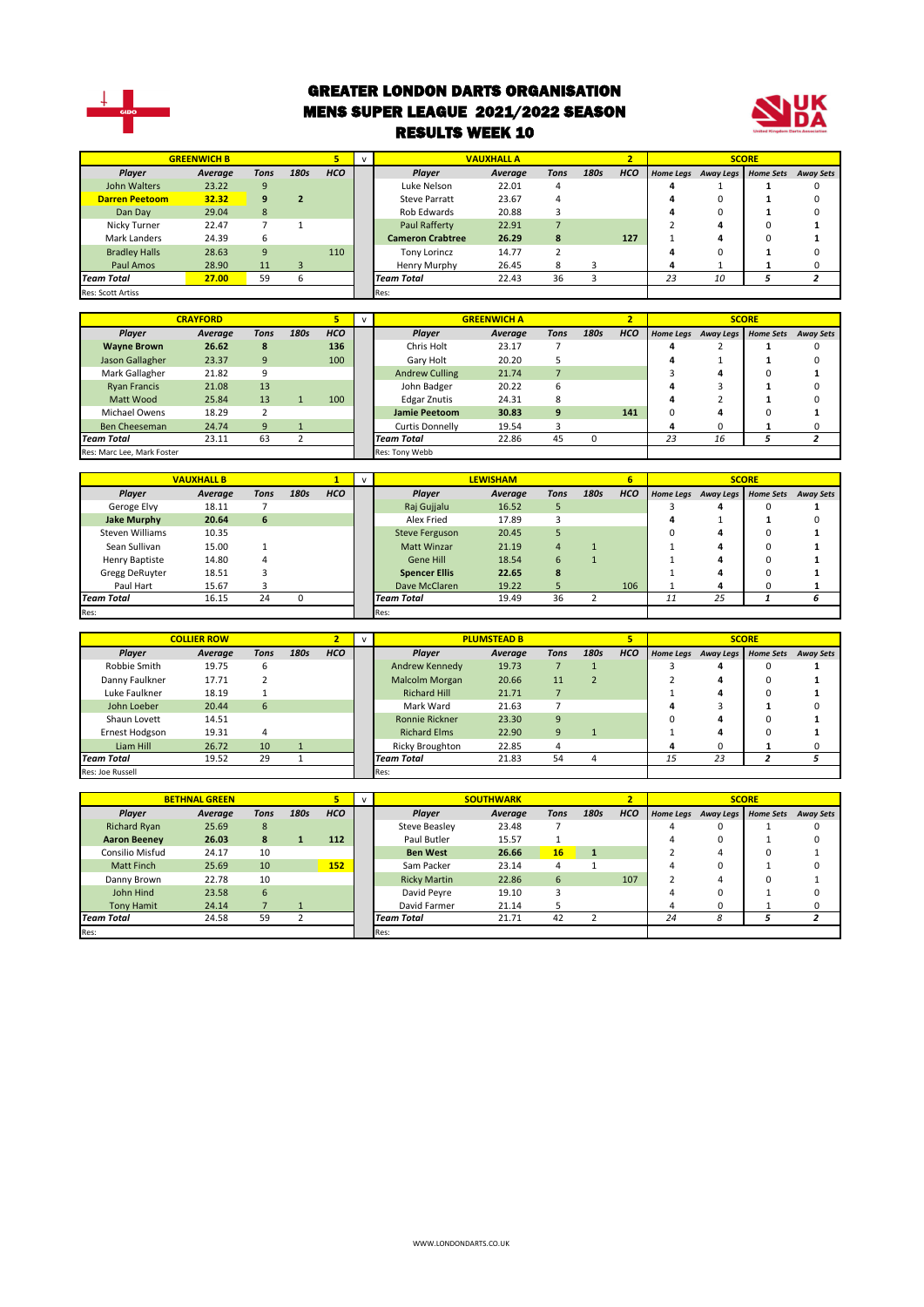



| <b>Position</b> | <b>Player</b>           | <b>Superleague Team</b> | <b>National</b><br><b>League Team</b> | <b>Attended</b> | <b>Games</b><br><b>Played</b> | <b>Games</b><br><b>Won</b> | <b>Games</b><br>Lost | Legs<br>For | Legs<br><b>Against</b> | Leg<br><b>Diff</b> | <b>Tons</b> | <b>180s</b>    | <b>High</b><br><b>Checkout</b> | <b>Average</b> | <b>Dyanmic</b><br><b>Average</b> |
|-----------------|-------------------------|-------------------------|---------------------------------------|-----------------|-------------------------------|----------------------------|----------------------|-------------|------------------------|--------------------|-------------|----------------|--------------------------------|----------------|----------------------------------|
| $\mathbf{1}$    | Darren Peetoom          | Greenwich B             | <b>ESSEX</b>                          | 9               | 9                             | 9                          | $\mathbf{0}$         | 36          | $\overline{4}$         | 32                 | 81          | 6              | 120                            | 28.67          | 37.67                            |
| $\overline{2}$  | David Wawrzewski        | Plumstead A             | <b>LONDON</b>                         | 9               | 9                             | 9                          | $\Omega$             | 36          | $\overline{2}$         | 34                 | 84          | 5              | 101                            | 27.58          | 36.58                            |
| 3               | Aaron Beeney            | Bethnal Green           | <b>NO</b>                             | $\overline{7}$  | $\overline{7}$                | $\overline{7}$             | $\mathbf{0}$         | 28          | $\mathbf{1}$           | 27                 | 63          | 3              | 125                            | 27.80          | 34.80                            |
| 4               | <b>Graham Rackstraw</b> | Plumstead A             | LONDON                                | 9               | 9                             | 8                          | $\mathbf{1}$         | 33          | 11                     | 22                 | 90          | 6              | 114                            | 25.56          | 33.56                            |
| 5               | Matt Wood               | Crayford                | <b>LONDON</b>                         | 9               | 9                             | 8                          | $\mathbf{1}$         | 33          | 17                     | 16                 | 98          | $\overline{2}$ | 100                            | 24.99          | 32.99                            |
| 6               | Lee Cocks               | Plumstead A             | <b>LONDON</b>                         | $\overline{7}$  | $\overline{7}$                | $\overline{7}$             | $\Omega$             | 28          | 5                      | 23                 | 58          | 3              | 160                            | 25.69          | 32.69                            |
| $\overline{7}$  | Jamie Peetoom           | Greenwich A             | <b>ESSEX</b>                          | 9               | 9                             | $\overline{7}$             | $\overline{2}$       | 33          | 14                     | 19                 | 95          | $\overline{3}$ | 141                            | 25.62          | 32.62                            |
| 8               | Paul Amos               | Greenwich B             | <b>NO</b>                             | 8               | 8                             | 6                          | $\overline{2}$       | 28          | 11                     | 17                 | 71          | 13             | 84                             | 26.46          | 32.46                            |
| 9               | Dan Day                 | Greenwich B             | <b>LONDON</b>                         | 6               | 6                             | 5                          | $\mathbf{1}$         | 23          | 10                     | 13                 | 58          | $\mathbf{1}$   | 154                            | 27.09          | 32.09                            |
| 10              | <b>Bradley Halls</b>    | Greenwich B             | <b>ESSEX</b>                          | 9               | 9                             | 6                          | 3                    | 30          | 20                     | 10                 | 85          | 8              | 161                            | 25.80          | 31.80                            |
| 11              | <b>Scott Marsh</b>      | Plumstead A             | <b>LONDON</b>                         | 5               | 5                             | 5                          | $\Omega$             | 20          | $\overline{3}$         | 17                 | 44          | $\mathbf{1}$   | 142                            | 26.48          | 31.48                            |
| 12              | <b>Ben West</b>         | Southwark               | <b>LONDON</b>                         | 9               | 9                             | 6                          | $\overline{3}$       | 28          | 19                     | 9                  | 92          | $\overline{2}$ | 140                            | 25.45          | 31.45                            |
| 13              | <b>Cameron Crabtree</b> | Vauxhall A              | <b>SURREY</b>                         | 9               | 9                             | 8                          | $\mathbf{1}$         | 34          | 17                     | 17                 | 61          | $\overline{3}$ | 127                            | 23.34          | 31.34                            |
| 14              | John Walters            | Greenwich B             | <b>LONDON</b>                         | 9               | 9                             | $\overline{7}$             | $\overline{2}$       | 30          | 18                     | 12                 | 77          | $\overline{3}$ | 106                            | 24.26          | 31.26                            |
| 15              | Liam Hill               | <b>Collier Row</b>      | <b>LONDON</b>                         | 9               | $\overline{9}$                | $\overline{7}$             | $\overline{2}$       | 33          | 17                     | 16                 | 79          | $\overline{3}$ | 95                             | 24.17          | 31.17                            |
| 16              | Henry Murphy            | Vauxhall A              | <b>YES</b>                            | 9               | 9                             | $\overline{7}$             | $\overline{2}$       | 30          | 16                     | 14                 | 71          | $\overline{7}$ | 130                            | 24.02          | 31.02                            |
| 17              | Jason Gallagher         | Crayford                | <b>LONDON</b>                         | 10              | 10                            | $\overline{7}$             | $\overline{3}$       | 35          | 16                     | 19                 | 79          | $\overline{4}$ | 146                            | 24.02          | 31.02                            |
| 18              | Wayne Brown             | Crayford                | <b>LONDON</b>                         | 10              | 8                             | 6                          | $\overline{2}$       | 28          | 17                     | 11                 | 63          | $\overline{2}$ | 146                            | 24.79          | 30.79                            |
| 19              | John Loeber             | Collier Row             | <b>YES</b>                            | 8               | 8                             | 6                          | $\overline{2}$       | 27          | 15                     | 12                 | 54          | $\overline{3}$ | 114                            | 24.44          | 30.44                            |
| 20              | Richard Ryan            | <b>Bethnal Green</b>    | <b>NO</b>                             | 8               | 8                             | $\overline{7}$             | $\mathbf{1}$         | 30          | 14                     | 16                 | 69          | $\overline{2}$ | 129                            | 23.12          | 30.12                            |
| 21              | <b>Matt Winzar</b>      | Lewisham                | <b>LONDON</b>                         | 9               | $\overline{9}$                | 5                          | $\overline{4}$       | 32          | 25                     | $\overline{7}$     | 93          | 10             | 80                             | 24.88          | 29.88                            |
| 22              | Ben Cheeseman           | Crayford                | <b>LONDON</b>                         | 9               | $\overline{7}$                | 5                          | $\overline{2}$       | 25          | 14                     | 11                 | 65          | $\overline{7}$ | 110                            | 24.85          | 29.85                            |
| 23              | Dean Coughlan           | Plumstead A             | <b>LONDON</b>                         | 9               | 9                             | 5                          | $\overline{4}$       | 27          | 27                     | $\mathbf{0}$       | 78          | 5              | 120                            | 24.73          | 29.73                            |
| 24              | Gene Hill               | Lewisham                | <b>LONDON</b>                         | 8               | 8                             | 6                          | $\overline{2}$       | 26          | 16                     | 10                 | 69          | 3              | 100                            | 23.57          | 29.57                            |
| 25              | <b>Scott Artiss</b>     | Greenwich B             | <b>LONDON</b>                         | 9               | 8                             | 6                          | $\overline{2}$       | 27          | 18                     | 9                  | 68          | $\overline{4}$ | 170                            | 23.34          | 29.34                            |
| 26              | <b>Steve Beasley</b>    | Southwark               | <b>LONDON</b>                         | 9               | 9                             | 4                          | 5                    | 26          | 27                     | $-1$               | 79          | 8              | 155                            | 25.24          | 29.24                            |
| 27              | <b>Spencer Ellis</b>    | Lewisham                | <b>NO</b>                             | 9               | $\mathsf{q}$                  | 6                          | 3                    | 31          | 21                     | 10                 | 87          | 5              | 119                            | 23.22          | 29.22                            |
| 28              | Steve Ferguson          | Lewisham                | <b>LONDON</b>                         | 9               | 9                             | $\overline{7}$             | $\overline{2}$       | 32          | 23                     | 9                  | 71          | $\overline{2}$ | 138                            | 22.19          | 29.19                            |
| 29              | Malcolm Morgan          | Plumstead B             | <b>NO</b>                             | 9               | 9                             | 6                          | $\overline{3}$       | 32          | 24                     | 8                  | 91          | 5              | 127                            | 23.11          | 29.11                            |
| 30              | Chris Holt              | Greenwich A             | <b>LONDON</b>                         | 8               | 8                             | 5                          | 3                    | 24          | 18                     | 6                  | 65          | $\overline{2}$ | 116                            | 24.06          | 29.06                            |
| 31              | <b>Matt Finch</b>       | <b>Bethnal Green</b>    | <b>MIDDLESEX</b>                      | 9               | $\mathsf{q}$                  | 5                          | $\overline{4}$       | 23          | 22                     | $\mathbf{1}$       | 71          | $\overline{3}$ | 161                            | 24.03          | 29.03                            |
| 32              | John Hind               | <b>Bethnal Green</b>    | LONDON                                | 8               | 8                             | 5                          | 3                    | 28          | 17                     | 11                 | 68          | 4              | 146                            | 23.91          | 28.91                            |
| 33              | <b>Freddie Box</b>      | Plumstead A             | <b>KENT</b>                           | 9               | 9                             | 5                          | $\overline{4}$       | 24          | 24                     | $\mathbf{0}$       | 72          | $\overline{4}$ | 120                            | 23.67          | 28.67                            |
| 34              | Ronnie Rickner          | Plumstead B             | <b>YES</b>                            | 9               | 9                             | 6                          | 3                    | 27          | 17                     | 10                 | 59          | $\overline{7}$ | 80                             | 22.57          | 28.57                            |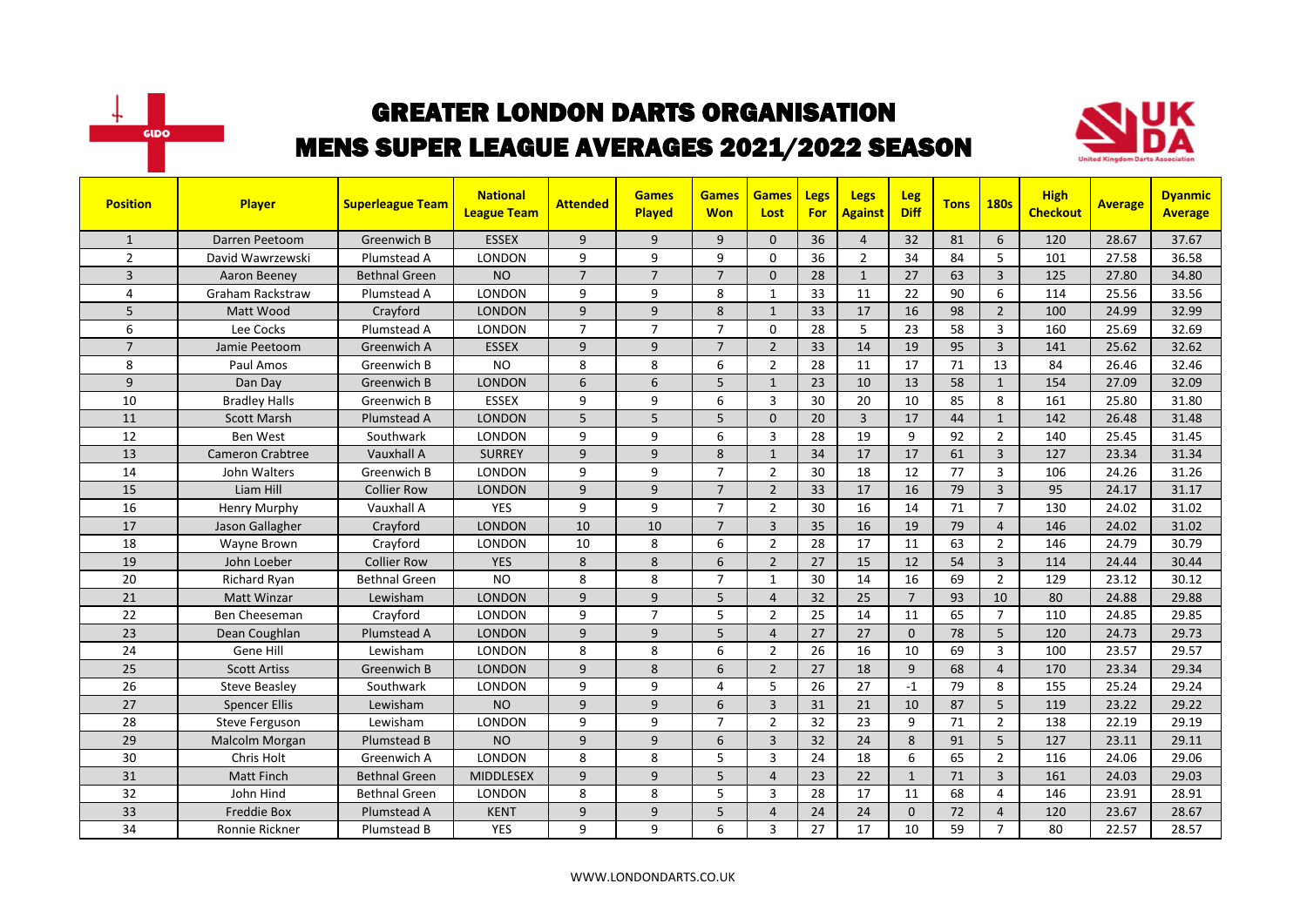



| <b>Position</b> | Player                | <b>Superleague Team</b> | <b>National</b><br><b>League Team</b> | <b>Attended</b> | <b>Games</b><br>Played | <b>Games</b><br><b>Won</b> | <b>Games</b><br>Lost | Legs<br><b>For</b> | <b>Legs</b><br><b>Against</b> | <b>Leg</b><br><b>Diff</b> | <b>Tons</b>    | <b>180s</b>    | <b>High</b><br><b>Checkout</b> | <b>Average</b> | <b>Dyanmic</b><br><b>Average</b> |
|-----------------|-----------------------|-------------------------|---------------------------------------|-----------------|------------------------|----------------------------|----------------------|--------------------|-------------------------------|---------------------------|----------------|----------------|--------------------------------|----------------|----------------------------------|
| 35              | <b>Steve Parratt</b>  | Vauxhall A              | <b>YES</b>                            | 9               | 9                      | 5                          | $\overline{4}$       | 24                 | 22                            | $\overline{2}$            | 72             | $\overline{4}$ | 117                            | 23.41          | 28.41                            |
| 36              | Alan Reeves           | Plumstead B             | <b>YES</b>                            | 6               | 6                      | 4                          | $\overline{2}$       | 20                 | 13                            | $\overline{7}$            | 47             | 8              | 160                            | 24.33          | 28.33                            |
| 37              | <b>Richard Elms</b>   | Plumstead B             | <b>KENT</b>                           | 8               | 8                      | 5                          | $\overline{3}$       | 24                 | 21                            | $\overline{3}$            | 80             | $\overline{2}$ | 116                            | 23.31          | 28.31                            |
| 38              | <b>Tommy Sanwell</b>  | Plumstead A             | LONDON                                | $\overline{2}$  | $\overline{2}$         | $\overline{2}$             | $\Omega$             | 8                  | $\Omega$                      | 8                         | 20             | $\Omega$       | 52                             | 25.91          | 27.91                            |
| 39              | Marc Lee              | Crayford                | <b>NO</b>                             | 8               | 5                      | $\overline{4}$             | $\mathbf{1}$         | 17                 | 8                             | $\overline{9}$            | 44             | $\overline{2}$ | 100                            | 23.74          | 27.74                            |
| 40              | Lewis McGurn          | Plumstead A             | <b>LONDON</b>                         | $\overline{2}$  | $\overline{2}$         | 1                          | 1                    | 6                  | $\overline{7}$                | $-1$                      | 25             | $\overline{2}$ | 95                             | 26.72          | 27.72                            |
| 41              | <b>Ricky Martin</b>   | Southwark               | ?ְיָ                                  | 5               | 5                      | $\overline{4}$             | $\mathbf{1}$         | 17                 | 11                            | 6                         | 38             | $\mathbf{1}$   | 107                            | 23.49          | 27.49                            |
| 42              | Dave McClaren         | Lewisham                | <b>NO</b>                             | 4               | $\overline{a}$         | 4                          | $\Omega$             | 16                 | 4                             | 12                        | 34             | $\mathbf{1}$   | 161                            | 23.39          | 27.39                            |
| 43              | <b>Nick Cocks</b>     | Plumstead A             | <b>LONDON</b>                         | $\overline{2}$  | $\overline{2}$         | $\overline{2}$             | $\Omega$             | 8                  | 6                             | $\overline{2}$            | 30             | $\mathbf{1}$   | 78                             | 25.17          | 27.17                            |
| 44              | <b>Mark Landers</b>   | Greenwich B             | <b>NO</b>                             | 4               | $\overline{3}$         | $\overline{2}$             | $\mathbf{1}$         | 9                  | 6                             | 3                         | 24             | 0              | 96                             | 25.11          | 27.11                            |
| 45              | <b>Daniel Perfect</b> | Crayford                | <b>YES</b>                            | 9               | $\overline{7}$         | 6                          | $\mathbf{1}$         | 25                 | 15                            | 10                        | 48             | $\overline{2}$ | 79                             | 20.96          | 26.96                            |
| 46              | <b>Matt Edes</b>      | Plumstead A             | <b>LONDON</b>                         | 9               | 8                      | 5                          | 3                    | 24                 | 21                            | $\overline{3}$            | 47             | 3              | 100                            | 21.78          | 26.78                            |
| 47              | <b>Paul Rafferty</b>  | Vauxhall A              | <b>NO</b>                             | 9               | 9                      | $\overline{4}$             | 5                    | 28                 | 26                            | $\overline{2}$            | 83             | $\overline{3}$ | 120                            | 22.04          | 26.04                            |
| 48              | Joe Russell           | <b>Collier Row</b>      | <b>ESSEX</b>                          | 8               | 6                      | $\overline{2}$             | $\overline{4}$       | 13                 | 19                            | $-6$                      | 58             | $\Omega$       | 77                             | 23.70          | 25.70                            |
| 49              | <b>Richard Hill</b>   | Plumstead B             | <b>NO</b>                             | $\overline{9}$  | $\overline{9}$         | $\overline{3}$             | 6                    | 23                 | 28                            | $-5$                      | 87             | $\mathbf{1}$   | 101                            | 22.44          | 25.44                            |
| 50              | <b>Tony Hamit</b>     | <b>Bethnal Green</b>    | <b>LONDON</b>                         | 8               | 8                      | 4                          | $\overline{4}$       | 21                 | 21                            | $\Omega$                  | 50             | $\overline{a}$ | 84                             | 21.32          | 25.32                            |
| 51              | David Farmer          | Southwark               | <b>NO</b>                             | 9               | 8                      | $\overline{4}$             | $\overline{4}$       | 19                 | 25                            | $-6$                      | 51             | $\mathbf{1}$   | 112                            | 21.29          | 25.29                            |
| 52              | David Read            | Southwark               | <b>YES</b>                            | $\mathbf{1}$    | $\mathbf{1}$           | 1                          | $\Omega$             | 4                  | $\overline{2}$                | $\overline{2}$            | $\overline{7}$ | $\Omega$       | 76                             | 24.24          | 25.24                            |
| 53              | <b>Rob Edwards</b>    | Vauxhall A              | <b>NO</b>                             | 8               | 8                      | $\overline{3}$             | 5                    | 21                 | 23                            | $-2$                      | 54             | $\mathbf{1}$   | 105                            | 22.13          | 25.13                            |
| 54              | Jamie Davis           | <b>Bethnal Green</b>    | <b>MIDDLESEX</b>                      | 4               | $\overline{3}$         | 3                          | $\Omega$             | 12                 | 5                             | $\overline{7}$            | 17             | $\Omega$       | 74                             | 21.96          | 24.96                            |
| 55              | Raj Gujjalu           | Lewisham                | <b>NO</b>                             | 8               | $\overline{7}$         | 3                          | $\overline{4}$       | 21                 | 22                            | $-1$                      | 59             | $\mathbf{0}$   | 137                            | 21.86          | 24.86                            |
| 56              | Nicky Turner          | Greenwich B             | LONDON                                | 8               | 8                      | 1                          | $\overline{7}$       | 14                 | 28                            | $-14$                     | 61             | 6              | 118                            | 23.57          | 24.57                            |
| 57              | Tony Webb             | Greenwich A             | <b>YES</b>                            | 9               | 8                      | $\overline{4}$             | $\overline{4}$       | 20                 | 23                            | $-3$                      | 51             | $\Omega$       | 114                            | 20.53          | 24.53                            |
| 58              | John Badger           | Greenwich A             | <b>YES</b>                            | 9               | 8                      | 4                          | $\overline{4}$       | 25                 | 24                            | $\mathbf{1}$              | 64             | $\mathbf{1}$   | 90                             | 20.50          | 24.50                            |
| 59              | George Cox            | Crayford                | <b>YES</b>                            | 8               | 6                      | $\overline{2}$             | $\overline{4}$       | 13                 | 17                            | $-4$                      | 40             | $\mathbf{1}$   | 102                            | 22.30          | 24.30                            |
| 60              | <b>Steve Cooper</b>   | Southwark               | <b>NO</b>                             | $\overline{7}$  | $\overline{7}$         | 1                          | 6                    | 14                 | 25                            | $-11$                     | 41             | 5              | 78                             | 23.21          | 24.21                            |
| 61              | <b>Ashley Scott</b>   | Southwark               | <b>YES</b>                            | $\overline{4}$  | $\overline{4}$         | $\overline{2}$             | $\overline{2}$       | 12                 | 14                            | $-2$                      | 30             | $\overline{4}$ | 80                             | 21.90          | 23.90                            |
| 62              | Robbie Smith          | <b>Collier Row</b>      | <b>NO</b>                             | 4               | $\overline{4}$         | $\overline{2}$             | $\overline{2}$       | 12                 | 11                            | 1                         | 34             | $\overline{2}$ | 146                            | 21.71          | 23.71                            |
| 63              | Danny Faulkner        | <b>Collier Row</b>      | <b>LONDON</b>                         | 9               | 9                      | 3                          | 6                    | 20                 | 28                            | -8                        | 50             | $\mathbf{0}$   | 75                             | 20.63          | 23.63                            |
| 64              | Danny Brown           | <b>Bethnal Green</b>    | <b>LONDON</b>                         | 5               | $\overline{4}$         | $\mathbf{1}$               | 3                    | 11                 | 13                            | $-2$                      | 36             | 3              | 86                             | 22.62          | 23.62                            |
| 65              | John Hawkins          | <b>Greenwich B</b>      | <b>YES</b>                            | $\overline{7}$  | $\overline{3}$         | $\overline{3}$             | $\Omega$             | 12                 | 5                             | $\overline{7}$            | 26             | $\Omega$       | 101                            | 20.55          | 23.55                            |
| 66              | Consilio Misfud       | <b>Bethnal Green</b>    | <b>YES</b>                            | $\overline{7}$  | 6                      | $\overline{2}$             | 4                    | 15                 | 19                            | $-4$                      | 42             | $\mathbf 0$    | 94                             | 21.45          | 23.45                            |
| 67              | <b>Chris Hogg</b>     | Southwark               | <b>SURREY</b>                         | $\overline{4}$  | $\overline{2}$         | $\mathbf{1}$               | $\mathbf{1}$         | $\overline{4}$     | $\overline{4}$                | $\mathbf{0}$              | 16             | $\mathbf 0$    | 107                            | 22.34          | 23.34                            |
| 68              | <b>Edgar Znutis</b>   | Greenwich A             | ???                                   | 5               | $\overline{4}$         | $\mathbf{1}$               | 3                    | 11                 | 12                            | $-1$                      | 30             | $\mathbf{1}$   | 124                            | 22.32          | 23.32                            |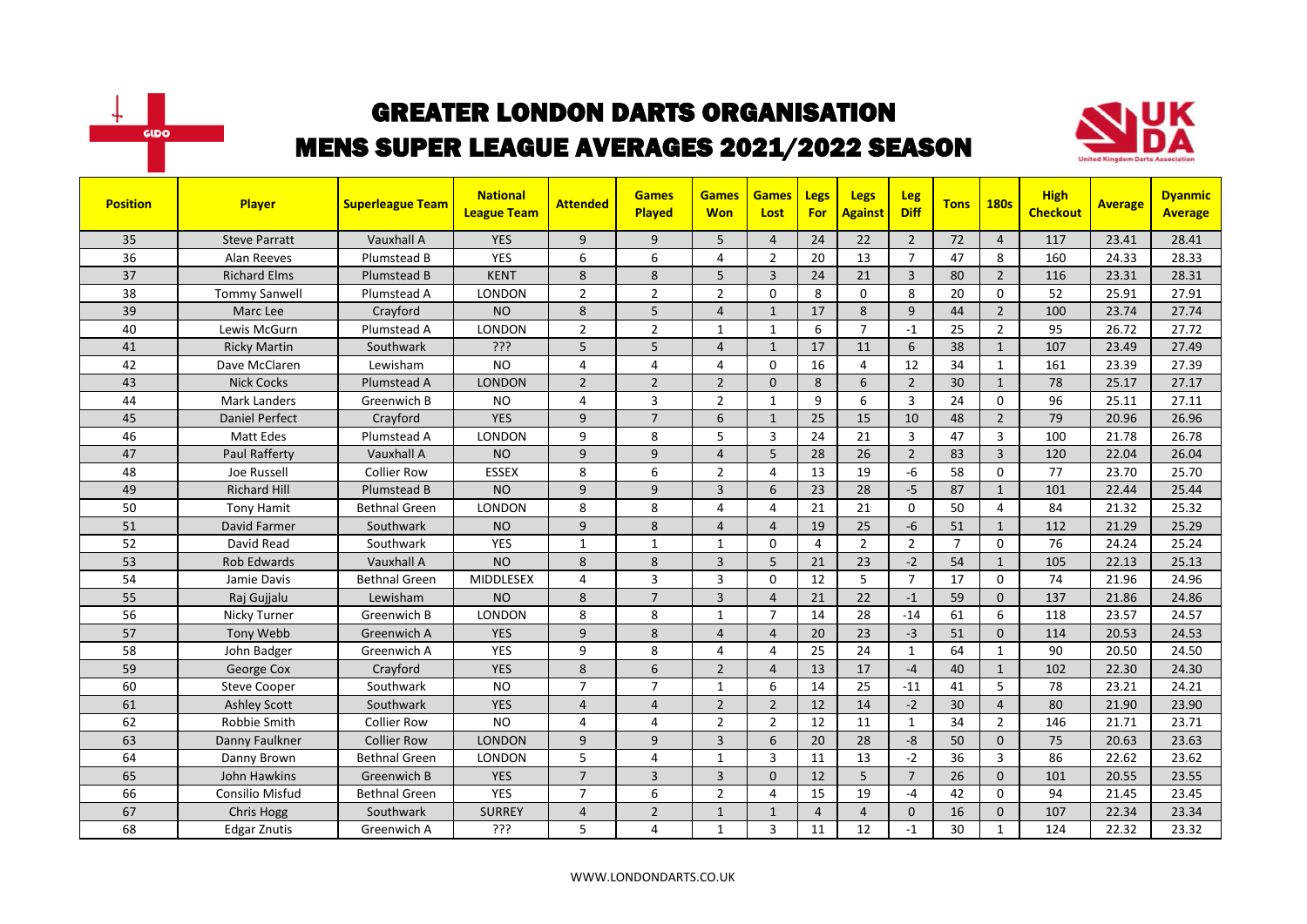



| <b>Position</b> | <b>Player</b>          | <b>Superleague Team</b> | <b>National</b><br><b>League Team</b> | <b>Attended</b> | <b>Games</b><br>Played | <b>Games</b><br><b>Won</b> | <b>Games</b><br>Lost | <b>Legs</b><br><b>For</b> | <b>Legs</b><br><b>Against</b> | <b>Leg</b><br><b>Diff</b> | <b>Tons</b>    | <b>180s</b>    | <b>High</b><br><b>Checkout</b> | <b>Average</b> | <b>Dyanmic</b><br><b>Average</b> |
|-----------------|------------------------|-------------------------|---------------------------------------|-----------------|------------------------|----------------------------|----------------------|---------------------------|-------------------------------|---------------------------|----------------|----------------|--------------------------------|----------------|----------------------------------|
| 69              | <b>Ricky Broughton</b> | Plumstead B             | <b>NO</b>                             | $\overline{2}$  | $\overline{2}$         | $\mathbf{1}$               | $\mathbf{1}$         | $\overline{4}$            | 6                             | $-2$                      | 15             | $\mathbf{0}$   | 32                             | 21.92          | 22.92                            |
| 70              | Kirk DeRuyter          | Vauxhall B              | <b>SURREY</b>                         | $\overline{2}$  | $\overline{2}$         | 0                          | $\overline{2}$       | $\overline{3}$            | 8                             | $-5$                      | 14             | $\mathbf 0$    | 160                            | 22.92          | 22.92                            |
| 71              | Luke Nelson            | Vauxhall A              | <b>MIDDLESEX</b>                      | 9               | 9                      | $\overline{2}$             | $\overline{7}$       | 17                        | 30                            | $-13$                     | 44             | $\mathbf 0$    | 74                             | 20.77          | 22.77                            |
| 72              | Shane Wilson           | Plumstead A             | LONDON                                | 6               | $\overline{3}$         | 0                          | 3                    | 3                         | 12                            | -9                        | 23             | $\mathbf 0$    | 34                             | 22.73          | 22.73                            |
| 73              | Danny Winmill          | <b>Bethnal Green</b>    | <b>NO</b>                             | 6               | 5                      | $\overline{3}$             | $\overline{2}$       | 15                        | 16                            | $-1$                      | 24             | $\overline{2}$ | 78                             | 19.70          | 22.70                            |
| 74              | <b>Geoff Newbury</b>   | Vauxhall A              | <b>YES</b>                            | 8               | 8                      | $\mathbf{1}$               | $\overline{7}$       | 14                        | 28                            | $-14$                     | 58             | $\mathbf{1}$   | 112                            | 21.69          | 22.69                            |
| 75              | <b>Michael Power</b>   | Southwark               | <b>LONDON</b>                         | $\mathbf{1}$    | $\overline{1}$         | $\Omega$                   | $\mathbf{1}$         | $\Omega$                  | $\overline{4}$                | $-4$                      | $\overline{4}$ | $\Omega$       | $\overline{0}$                 | 22.68          | 22.68                            |
| 76              | <b>Micky Francis</b>   | <b>Collier Row</b>      | <b>YES</b>                            | 3               | 3                      | $\overline{2}$             | $\mathbf{1}$         | 9                         | 10                            | $-1$                      | 29             | 0              | 48                             | 20.48          | 22.48                            |
| 77              | <b>Richard Innes</b>   | Plumstead B             | <b>NO</b>                             | 6               | 6                      | $\mathbf{1}$               | 5                    | 13                        | 23                            | $-10$                     | 43             | $\mathbf{0}$   | 62                             | 21.41          | 22.41                            |
| 78              | <b>Andrew Culling</b>  | Greenwich A             | <b>YES</b>                            | $\overline{7}$  | 6                      | $\overline{2}$             | 4                    | 13                        | 19                            | -6                        | 29             | $\mathbf 0$    | 97                             | 20.38          | 22.38                            |
| 79              | Mark Gallagher         | Crayford                | <b>YES</b>                            | 10              | 6                      | $\mathbf{1}$               | 5                    | 12                        | 22                            | $-10$                     | 41             | $\Omega$       | 48                             | 21.27          | 22.27                            |
| 80              | Alex Fried             | Lewisham                | <b>NO</b>                             | 9               | 9                      | $\overline{2}$             | $\overline{7}$       | 14                        | 33                            | $-19$                     | 36             | $\Omega$       | 84                             | 20.25          | 22.25                            |
| 81              | Darren Irving          | Vauxhall B              | <b>NO</b>                             | $\mathbf{1}$    | $\mathbf{1}$           | $\mathbf{0}$               | 1                    | $\overline{2}$            | $\overline{4}$                | $-2$                      | 8              | $\Omega$       | 50                             | 22.14          | 22.14                            |
| 82              | <b>Ryan Francis</b>    | Crayford                | <b>YES</b>                            | 4               | $\mathbf{1}$           | $\mathbf{1}$               | $\mathbf{0}$         | $\overline{4}$            | $\overline{3}$                | $\mathbf{1}$              | 13             | $\mathbf 0$    | 52                             | 21.08          | 22.08                            |
| 83              | Sam Packer             | Southwark               | <b>YES</b>                            | $\overline{3}$  | $\overline{3}$         | $\mathbf{1}$               | $\overline{2}$       | $\overline{7}$            | 10                            | $-3$                      | 15             | $\mathbf{1}$   | 58                             | 21.00          | 22.00                            |
| 84              | Alex Spencer           | Vauxhall B              | <b>NO</b>                             | $\overline{2}$  | $\overline{2}$         | $\mathbf{1}$               | $\mathbf{1}$         | 6                         | 6                             | $\mathbf{0}$              | 12             | $\mathbf 0$    | 52                             | 20.99          | 21.99                            |
| 85              | Jake Murphy            | Vauxhall B              | ???                                   | $\overline{2}$  | $\overline{2}$         | $\mathbf{1}$               | $\mathbf{1}$         | $\overline{7}$            | 5                             | $\overline{2}$            | 14             | $\mathbf{0}$   | 68                             | 20.90          | 21.90                            |
| 86              | <b>Gregg DeRuyter</b>  | Vauxhall B              | <b>YES</b>                            | 9               | 9                      | 3                          | 6                    | 15                        | 31                            | $-16$                     | 35             | $\mathbf 0$    | 62                             | 18.84          | 21.84                            |
| 87              | <b>Freddie Francis</b> | <b>Collier Row</b>      | <b>YES</b>                            | $\overline{3}$  | $\overline{3}$         | $\mathbf{1}$               | $\overline{2}$       | $\overline{7}$            | 11                            | $-4$                      | 18             | $\mathbf{0}$   | 40                             | 20.83          | 21.83                            |
| 88              | Luke Fleming           | Plumstead B             | <b>NO</b>                             | $\overline{2}$  | $\overline{2}$         | 0                          | $\overline{2}$       | $\overline{2}$            | 8                             | $-6$                      | 18             | $\mathbf 0$    | 6                              | 21.71          | 21.71                            |
| 89              | <b>Craig Searle</b>    | Vauxhall B              | <b>YES</b>                            | $\overline{2}$  | $\mathbf 2$            | $\Omega$                   | $\overline{2}$       | $\overline{\mathbf{3}}$   | 8                             | $-5$                      | 13             | $\overline{2}$ | 48                             | 21.66          | 21.66                            |
| 90              | James Stephenson       | Southwark               | <b>NO</b>                             | $\mathbf{1}$    | $\mathbf{1}$           | 0                          | $\mathbf{1}$         | $\mathbf{1}$              | 4                             | $-3$                      | $\overline{2}$ | $\mathbf{1}$   | 50                             | 21.40          | 21.40                            |
| 91              | <b>Brendan Gillen</b>  | Greenwich A             | <b>YES</b>                            | 5               | 5                      | $\overline{2}$             | $\overline{3}$       | 10                        | 14                            | $-4$                      | 30             | $\mathbf{0}$   | 74                             | 19.22          | 21.22                            |
| 92              | Shaun Lovett           | <b>Collier Row</b>      | <b>YES</b>                            | 9               | 9                      | $\overline{2}$             | $\overline{7}$       | 14                        | 30                            | $-16$                     | 34             | $\mathbf{1}$   | 152                            | 19.15          | 21.15                            |
| 93              | <b>Mark Foster</b>     | Crayford                | <b>YES</b>                            | 10              | $\overline{7}$         | $\mathbf{1}$               | 6                    | 9                         | 26                            | $-17$                     | 47             | $\mathbf{0}$   | 154                            | 20.12          | 21.12                            |
| 94              | Craig Watkins          | Plumstead B             | <b>KENT</b>                           | $\overline{2}$  | $\overline{2}$         | 0                          | $\overline{2}$       | 3                         | 8                             | $-5$                      | 10             | $\mathbf{1}$   | 71                             | 21.04          | 21.04                            |
| 95              | Robert Magwood         | Vauxhall B              | <b>NO</b>                             | $\mathbf{1}$    | $\mathbf{1}$           | $\mathbf{0}$               | $\mathbf{1}$         | $\mathbf{0}$              | $\overline{4}$                | $-4$                      | 3              | $\mathbf{0}$   | $\mathbf{0}$                   | 20.89          | 20.89                            |
| 96              | <b>Michael Owens</b>   | Crayford                | <b>WILTSHIRE</b>                      | 9               | 4                      | $\mathbf{1}$               | 3                    | 8                         | 15                            | $-7$                      | 18             | $\overline{2}$ | 40                             | 19.87          | 20.87                            |
| 97              | Paul Hart              | Vauxhall B              | <b>YES</b>                            | 8               | 8                      | $\overline{2}$             | 6                    | 16                        | 30                            | $-14$                     | 50             | $\mathbf{1}$   | 114                            | 18.85          | 20.85                            |
| 98              | Soul Deen              | Lewisham                | <b>NO</b>                             | $\overline{2}$  | $\overline{2}$         | $\Omega$                   | $\overline{2}$       | 5                         | 8                             | $-3$                      | 17             | $\mathbf 0$    | 36                             | 20.69          | 20.69                            |
| 99              | Mark Ward              | Plumstead B             | <b>NO</b>                             | $\overline{3}$  | $\overline{3}$         | $\Omega$                   | $\overline{3}$       | 5                         | 12                            | $-7$                      | 17             | $\Omega$       | 84                             | 20.48          | 20.48                            |
| 100             | David Lee              | Southwark               | <b>YES</b>                            | 4               | 4                      | 0                          | 4                    | 3                         | 16                            | $-13$                     | 11             | $\mathbf{1}$   | 16                             | 20.32          | 20.32                            |
| 101             | Andrew Kennedy         | Plumstead B             | <b>YES</b>                            | 6               | 6                      | $\mathbf{1}$               | 5                    | 11                        | 23                            | $-12$                     | 26             | $\overline{2}$ | 60                             | 19.23          | 20.23                            |
| 102             | Henry Baptiste         | Vauxhall B              | <b>NO</b>                             | 9               | 9                      | $\overline{2}$             | $\overline{7}$       | 12                        | 31                            | $-19$                     | 41             | $\mathbf{1}$   | 112                            | 18.20          | 20.20                            |